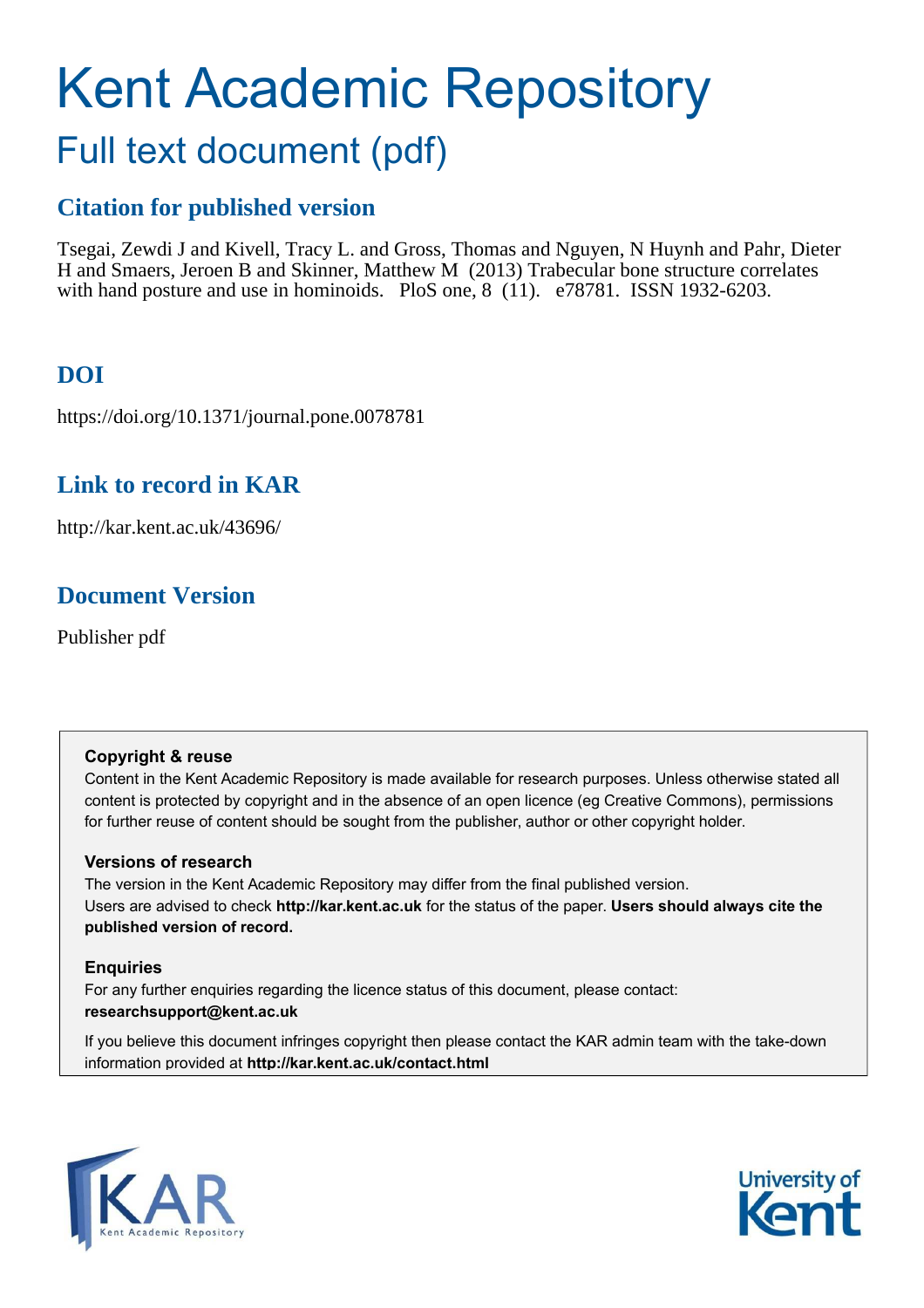## Trabecular Bone Structure Correlates with Hand Posture and Use in Hominoids

#### Zewdi J. Tsegai<sup>1,3</sup>, Tracy L. Kivell<sup>2,3</sup>, Thomas Gross<sup>4</sup>, N. Huynh Nguyen<sup>3</sup>, Dieter H. Pahr<sup>4</sup>, Jeroen B. Smaers<sup>1,5</sup>, Matthew M. Skinner<sup>1,3\*</sup>

1 Department of Anthropology, University College London, London, United Kingdom, 2 School of Anthropology and Conservation, The University of Kent, Canterbury, United Kingdom, 3 Department of Human Evolution, Max Planck Institute for Evolutionary Anthropology, Leipzig, Germany, 4 Institute of Lightweight Design and Structural Biomechanics, Vienna University of Technology, Vienna, Austria, 5Department of Anthropology, Stony Brook University, Stony Brook, New York, United States of America

#### Abstract

Bone is capable of adapting during life in response to stress. Therefore, variation in locomotor and manipulative behaviours across extant hominoids may be reflected in differences in trabecular bone structure. The hand is a promising region for trabecular analysis, as it is the direct contact between the individual and the environment and joint positions at peak loading vary amongst extant hominoids. Building upon traditional volume of interest-based analyses, we apply a wholeepiphysis analytical approach using high-resolution microtomographic scans of the hominoid third metacarpal to investigate whether trabecular structure reflects differences in hand posture and loading in knuckle-walking (Gorilla, Pan), suspensory (Pongo, Hylobates and Symphalangus) and manipulative (Homo) taxa. Additionally, a comparative phylogenetic method was used to analyse rates of evolutionary changes in trabecular parameters. Results demonstrate that trabecular bone volume distribution and regions of greatest stiffness (i.e., Young's modulus) correspond with predicted loading of the hand in each behavioural category. In suspensory and manipulative taxa, regions of high bone volume and greatest stiffness are concentrated on the palmar or distopalmar regions of the metacarpal head, whereas knuckle-walking taxa show greater bone volume and stiffness throughout the head, and particularly in the dorsal region; patterns that correspond with the highest predicted joint reaction forces. Trabecular structure in knuckle-walking taxa is characterised by high bone volume fraction and a high degree of anisotropy in contrast to the suspensory brachiators. Humans, in which the hand is used primarily for manipulation, have a low bone volume fraction and a variable degree of anisotropy. Finally, when trabecular parameters are mapped onto a molecular-based phylogeny, we show that the rates of change in trabecular structure vary across the hominoid clade. Our results support a link between inferred behaviour and trabecular structure in extant hominoids that can be informative for reconstructing behaviour in fossil primates.

Citation: Tsegai ZJ, Kivell TL, Gross T, Nguyen NH, Pahr DH, et al. (2013) Trabecular Bone Structure Correlates with Hand Posture and Use in Hominoids. PLoS ONE 8(11): e78781. doi:10.1371/journal.pone.0078781

Editor: Luca Bondioli, Museo Nazionale Preistorico Etnografico 'L. Pigorini', Italy

Received June 3, 2013; Accepted September 22, 2013; Published November 14, 2013

Copyright: @ 2013 Tsegai et al. This is an open-access article distributed under the terms of the Creative Commons Attribution License, which permits unrestricted use, distribution, and reproduction in any medium, provided the original author and source are credited.

Funding: This research was supported by the Max Planck Society. The funders had no role in study design, data collection and analysis, decision to publish, or preparation of the manuscript.

Competing Interests: The authors have declared that no competing interests exist.

\* E-mail: m.skinner@ucl.ac.uk

#### Introduction

Understanding the functional significance of skeletal morphology plays a critical role in addressing fundamental questions of primate evolution and particularly questions of human evolution. Traditionally, functional interpretations of skeletal or fossil remains have been based on external morphology and, although informative, researchers argue over which features are functionally relevant for reconstructing behaviour in the past versus features that are possibly primitive retentions and no longer 'functionally important' (see review in [1]). Such debates have profound effects on our reconstruction of behaviour in fossil ancestors and the evolutionary pathways of humans and other primates. Cortical and trabecular bone remodel throughout life in response to mechanical stress [2–5] and, as such, can provide more direct insight into the function of a particular bone, joint and/or morphology than can be gleaned from external morphology alone. In short, analyses of internal bone structure can offer insight into what an individual was *actually* doing versus what they may have

been capable of doing [6], potentially providing resolution to many longstanding debates in human and primate evolution.

The general concept that bone adapts to mechanical stress during life is broadly known as ''Wolff's law'' [7] or ''bone functional adaptation'' [4] and is a fundamental assumption of all palaeoanthropologists trying to reconstruct behaviour in the past [4]. Although there is a genetic influence to the underlying structure [2] and debate regarding how well bone adapts at different stages of ontogeny [8], much experimental and comparative evidence supports the concept that both cortical and trabecular bone can respond to local stress and adapt to their mechanical environment [3–5]. Bone can be removed (overall structure becomes weaker) where stress is lower and bone added (overall structure becomes stronger) where stress is higher to optimize the trabecular structure. Since trabecular bone remodels rapidly throughout life [9], its structure can offer a more direct window into an individual's behaviour and, in particular, to joint posture during predominant stress [3,5].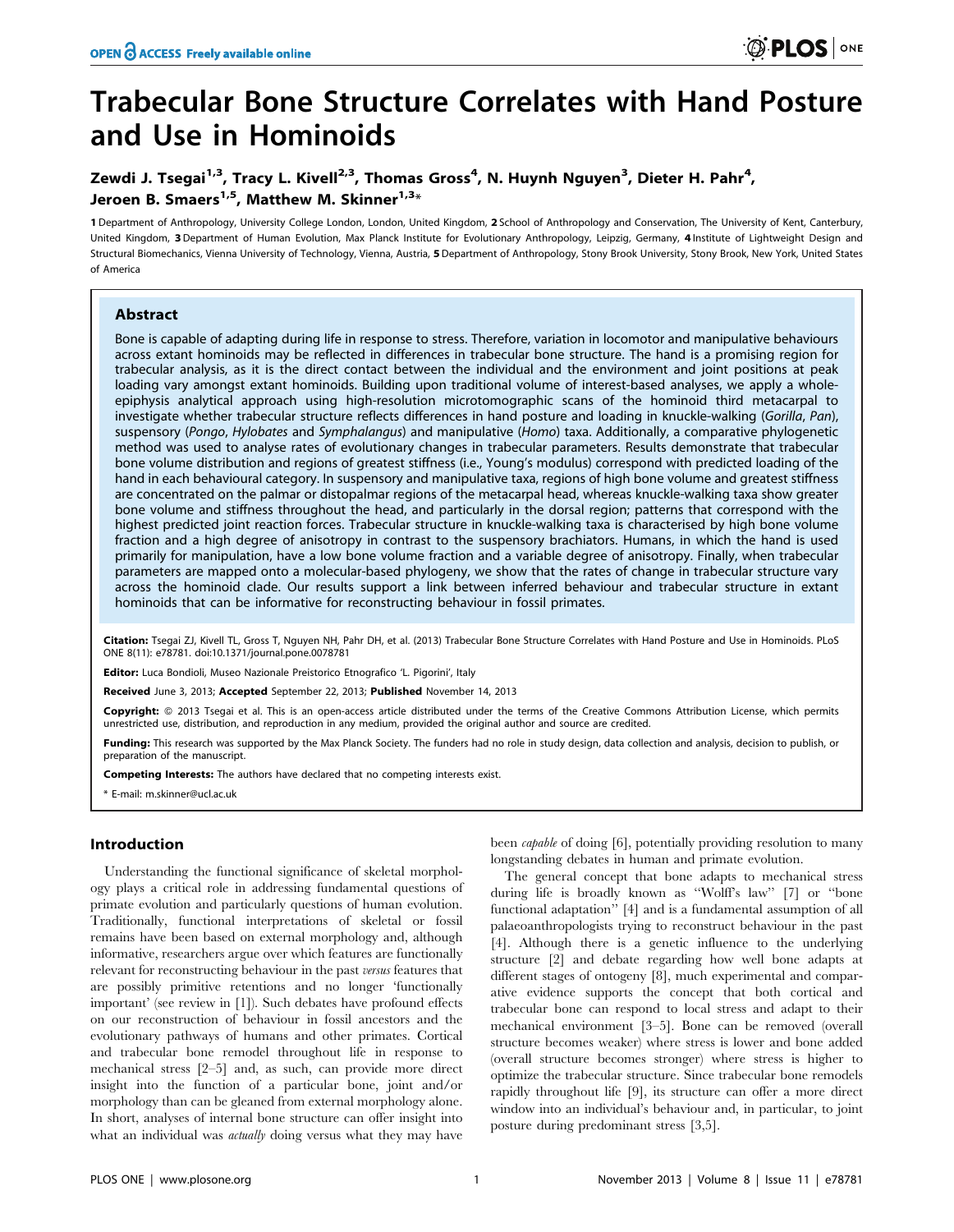Several studies have looked to trabecular bone to identify behavioural signals – either locomotory or manipulatory – in humans and other primates that could then be applied to fossil specimens [10–25]. The majority of these studies have focused on the humeral and/or femoral head and generally have not found clear locomotor-related differences across non-human primate taxa [11–15,21,24,25]. The poor correlation between trabecular structure and behaviour in these studies may be partly due to two factors: (1) the use of the traditional volume of interest-based approach, in which only a small subsample of trabecular structure in a given anatomical region is analysed and (2) the focus on anatomical regions of the limb that are further removed (i.e., more proximal) from the substrate (and thus from substrate reaction forces) than more distal regions of the limb (e.g. the hand or foot). To address these issues, we apply a new method [26], which enables analysis of trabecular structure throughout an entire epiphysis, to the third metacarpal head of extant humans and other apes. We investigate how variation in trabecular structure correlates with inferred variation in hand posture (i.e., different loading regimes) during locomotor behaviour (non-human apes) and manipulation (humans). If a strong correlation is found, such a result can provide more informed reconstruction of locomotor and manipulative behaviour in fossil hominins and other primate ancestors.

Extant apes exhibit a variety of locomotor and manipulative behaviours linked to their respective ecological niches, subsistence strategies and/or social organization, which require each to use their hands in different ways. Asian apes (Pongo, Hylobates, and Symphalangus), are all highly suspensory. Pongo engages in slowmoving, torso-orthograde locomotion, often supported by multiple limbs [27,28] while Hylobates and Symphalangus are brachiators; a locomotor mode involving bimanual progression with a period of free flight [29,30,31]. During suspension and brachiation, the hand grasps the substrate in flexed-finger posture, with body mass (and the effects of gravity) below the hand [32,33]. In contrast, the African apes (Pan and Gorilla), although they also engage in arboreal suspension and climbing, spend the majority of their locomotor time knuckle-walking, in which the dorsal surface of the middle phalanx contacts the substrate, with body mass (and the effects of gravity) above the hand [34,35,36]. Finally, the human hand is unique in being used primarily for manipulation and carrying involving flexed-finger hand postures, such as power and precision grips [37]. Compared to other apes, human hands are generally likely to incur a much lower magnitude of loading since the hands are not regularly used for locomotion and support of body mass [23].

Traditional methods of analyzing trabecular structure have been limited to quantifying the structure in only selected regions – a volume of interest – of a given bone or anatomical region. Although traditional methods have yielded important insights into behaviour in the past, functional signals are often obscure [11– 16,21,25]. An alternative method, using a discriminant function analysis on a ''suite'' of trabecular parameters was able to distinguish some locomotor groups, but the functional significance of these variations in local trabecular structure remains unclear [24]. Such ambiguous results may partly stem from the fact that volume of interest-based methods overlook a substantial amount of information about function that can be gleaned from analyzing trabecular structure throughout the entire epiphysis. Furthermore, traditional methods suffer important challenges associated with quantifying regions of the bone that are anatomically and biomechanically homologous across different taxa, especially taxa that vary greatly in size or morphology [10,38–40]. Trabecular parameters also can be sensitive to the size [38,39] and location

[38] of the volume of interest. Although previous researchers have taken various precautions to try to meet these challenges [11,21,24,25], some methodological biases of using a volume of interest method cannot be removed (e.g., [41] discuss this issue of location and homology). Therefore, to address these issues, we apply a new method that quantifies trabecular structure throughout the entire epiphysis and enables visualization of variation in trabecular bone structure throughout the epiphyseal region. This whole-epiphysis approach has the potential to reveal patterns of trabecular bone structure and, in turn, behavioural signals, that cannot be observed using traditional volume of interest-based methods.

The link between trabecular structure and behaviour in the hands of extant apes is relatively unexplored. We suggest that certain joints of the hand may experience less complex loading (e.g., fewer tendon attachments, loading in fewer directions and/or a more limited range of motion) and incur substrate reaction forces more directly (i.e., more distal anatomical regions) relative to other joints in the skeleton (e.g. shoulder or knee). As such, these joints may exhibit variation in trabecular structure that can be more easily functionally interpreted. For example, the manual rays (i.e., metacarpals and phalanges) and specifically the third metacarpophalangeal joint, is one such region: only two extrinsic digital flexors (Mm. flexor digitorum superficialis and profundus) and M. extensor digitorum act on the joint and movement primarily occurs in one plane (flexion-extension). Previous studies have shown that there is potential for behaviour-related differences in the trabecular structure of the metacarpal using a single volume of interestbased approach [17,22,42], and backscattered electron imaging [23]. Of these, only two studies have investigated interspecific differences in the internal structure of the metacarpal head. Zeininger et al. [23] found differences in trabecular bone mineral density between *Homo* and a small sample of *Pan troglodytes* and Pongo that were consistent with increased bone remodelling in areas of predicted peak loading. A preliminary study by Zylstra [42] identified differences in trabecular bone volume fraction and degree of anisotropy between Hylobates, Papio, Pan and Homo, although details about the methods, sample size and results were not reported. We build upon this previous work using a larger and more diverse sample of hominoids and a more comprehensive analysis of the trabecular structure throughout the epiphyseal head. If a strong correlation can be demonstrated between different behavioural patterns and variation in trabecular bone morphology throughout the joint epiphysis, then this could be used to reconstruct locomotory and manipulatory behaviour in fossil hominoids and hominins.

In this study, we employ high-resolution microtomography (microCT) to determine whether variation in hand postures related to locomotor and manipulative behaviours in extant apes is reflected in the trabecular bone structure of the third metacarpal head. Since our sample is composed of extant hominoids, all of which are closely related, we apply a phylogenetically-integrated, variable rates approach to reveal evolutionary patterning of trabecular structure throughout the hominoid clade [43].

#### Predicted Position of the Metacarpophalangeal Joint During Locomotion and Manipulation

The goal of this study is to determine if interspecific variation in trabecular bone structure of the third metacarpal head correlates with the habitual joint posture and loading of the metacarpophalangeal joint. Trabecular thickness quantified in this study is predicted to scale with body size, following Doube et al. [44] and Ryan and Shaw [45]. We test three main hypotheses, for bone volume fraction, trabecular bone distribution, stiffness (i.e.,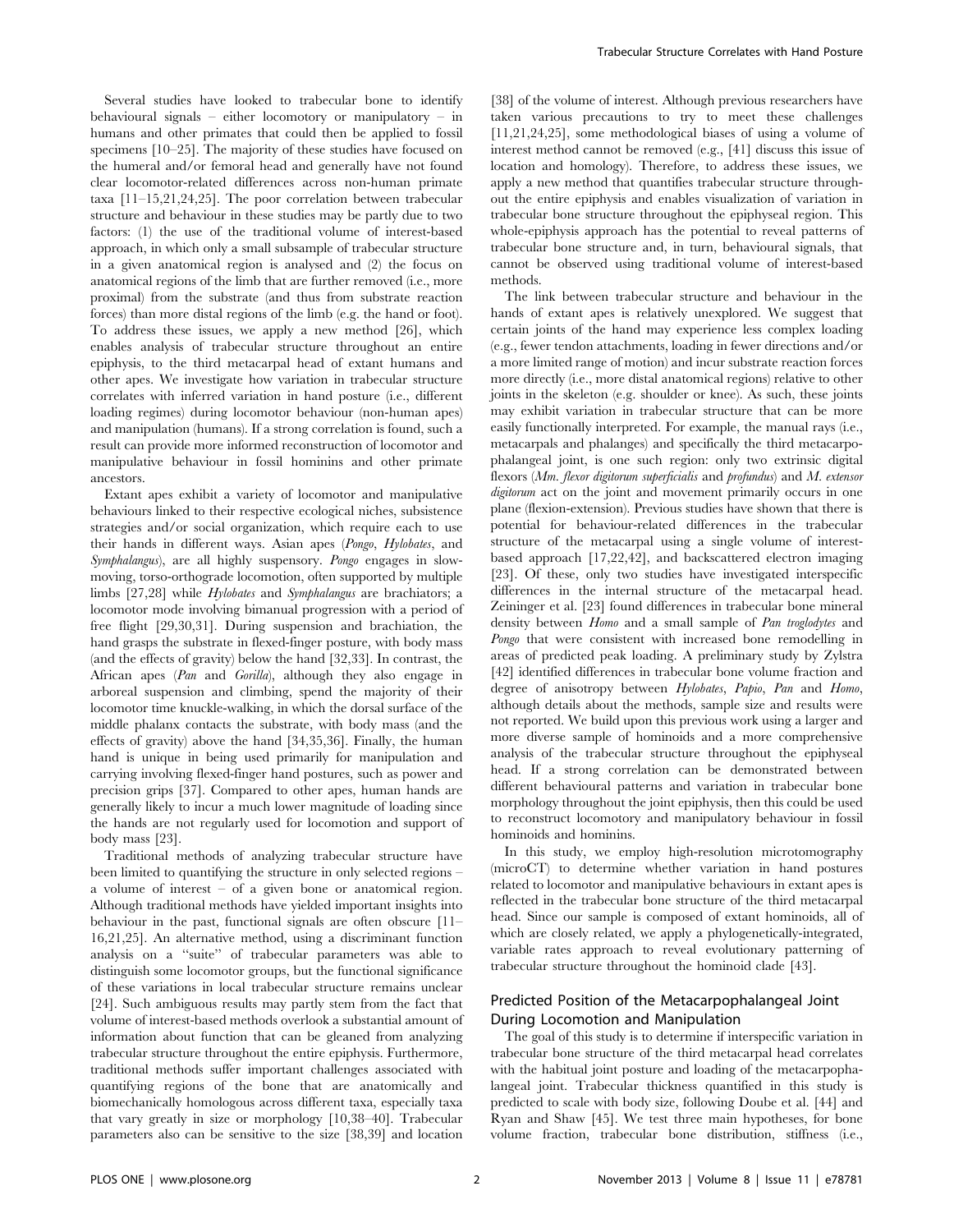maximum Young's modulus) and degree of anisotropy following the findings of Zeininger et al. [23] and Zylstra [42], based on three basic categories of hand use and hand postures:

H1, Suspensory. Asian apes (Pongo, Hylobates and Symphalangus) most often engage in arboreal, suspensory locomotion [28,46]. Although the comparatively slow-moving, torso-orthograde locomotion of Pongo differs substantially from the fast-moving, ricochetal brachiation of hylobatids, and thus magnitude of hand loading may differ, all Asian apes most commonly use a flexedfinger hand posture (i.e., hook grip or ''double-locked'' grip) during suspension [32,33] (Table 1). In such a hand posture, the metacarpophalangeal joint may be in a neutral or flexed position [32,33] with joint reaction forces (JRF) acting on the distal or palmar surfaces of the metacarpal head, respectively [23] (Fig. 1a). As such, we predict (H1a) that in Asian apes trabecular bone volume distribution and homogenised trabecular stiffness (i.e., region of greatest strength) will be concentrated at the distal and palmar regions of the metacarpal head epiphysis. Given the large range of motion at these joints needed for dynamic and agile suspensory or brachiating locomotion [32], we predict  $(H1b)$  that Asian apes will have more isotropic trabecular structure (i.e., lower degree of anisotropy) than African apes [42]. Finally, since centre of mass and gravitational forces are below the hand during suspensory locomotion, JRFs generated from forelimb compressive loads will be primarily restricted to those originating from muscle contractions [47]. As such, we predict  $(H1c)$  that Asian apes will have a lower trabecular bone volume fraction than African apes.

H2, Knuckle-walking. African apes (Gorilla, Pan paniscus and Pan troglodytes) most often engage in knuckle-walking locomotion (either on terrestrial or arboreal substrates; Table 1) using a hand posture in which the metacarpophalangeal joint is extended [35] (Figure 1b) and JRFs act on the dorsal surface of the metacarpal head. All African apes also engage in vertical climbing to varying frequencies (Table 1) and use hook grips with varying degrees of metacarpophalangeal joint flexion (i.e., JRFs loading the distal or palmar surfaces of the metacarpal head; [48]). Since knucklewalking is the most frequent mode of locomotion (Table 1) in all African apes and following the results of Zeininger et al. [23], we predict that the habitual loading from JRF during climbing is less than those during knuckle-walking. As such, we predict (H2a) that trabecular bone volume distribution and homogenised trabecular stiffness will be more concentrated on the dorsal metacarpal head surface than the distal or palmar surface and (H2b) that trabecular structure will be more anisotropic (i.e. higher degree of anisotropy) than in Asian apes. Finally, since knuckle-walking creates predominantly compressive loads from JRFs arising from both contraction of muscles and gravitational forces operating on the supported body mass  $[47]$ , we predict ( $\textbf{H2c}$ ) that African apes will have a greater trabecular bone volume fraction than Asian apes [42].

H3, Manipulation. Humans (Homo sapiens) primarily use their hands for manipulation and typical hand postures during power grips or precision grips involve a neutral or flexed metacarpophalangeal joint posture [48], such that JRFs act on the distal or palmar regions of the metacarpal head. However, since human hands are rarely used for locomotion and body weight support, habitual joint loading is likely much lower in magnitude than that of all other apes [23,42]. Thus we predict that human trabecular structure will be (**H3a**) relatively homogeneous throughout the metacarpal head  $[23]$ ,  $(H3b)$  trabecular bone volume will be much lower compared with all other apes [42], and (H3c) more isotropic than African apes [42]. If trabecular bone volume and orientation does vary, it will be concentrated in distal or palmar regions of the metacarpal head.

#### Materials and Methods

#### Study sample

We investigate the differences in trabecular bone parameters and distribution in the third metacarpal head of extant hominoids. The study sample is shown in Table 2. Articulated and nonarticulated hand bones were loaned for study from the following institutions: Senckenburg Museum Frankfurt (Gorilla gorilla, Pongo abelii, Pongo pygmaeus, and Pan troglodytes), Berlin Museum of Natural



Figure 1. Predicted position of peak loading on the metacarpal head. (a) Flexed metacarpophalangeal joint of a suspensory hand posture in which the joint reaction force (JRF, represented by black arrow) acts on the palmar region of the metacarpal head. Suspensory Asian apes also use hook-grips with a neutral metacarpophalangeal joint in which the JRF would act on the distal region of the metacarpal head as well; (b) Extended metacarpophalangeal joint of a knuckle-walking hand posture in which the JRF acts on the dorsal region of the metacarpal head; (c) Flexed metacarpophalangeal joint used during power grip manipulation in which JRF acts on the palmar region of the metacarpal head. Neutral metacarpophalangeal joint positions are also commonly used during manipulation in which JRF would act on the distal region of the metacarpal head.

doi:10.1371/journal.pone.0078781.g001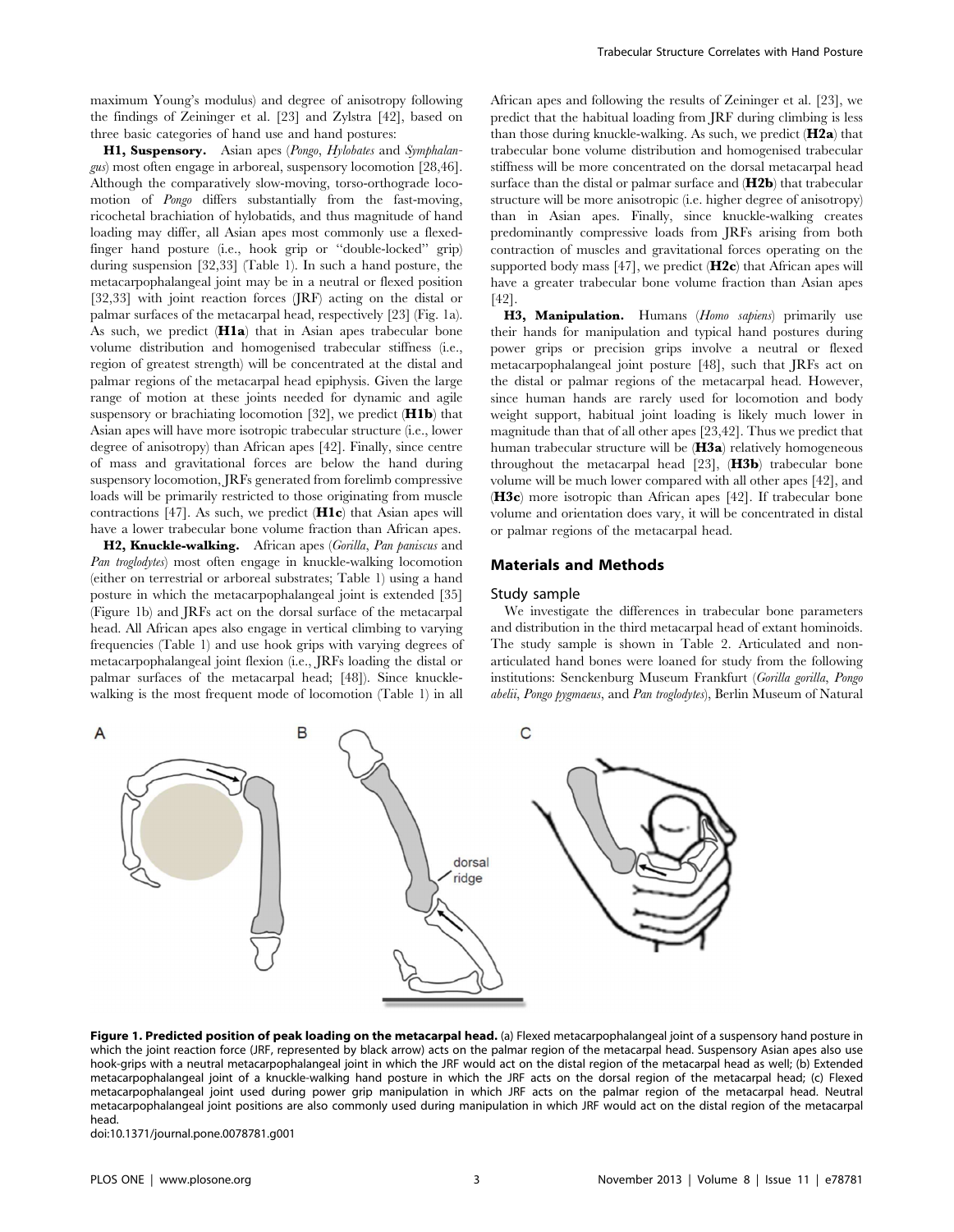Table 1. Details of the study sample including primary locomotory mode.

| l Taxon                     | N               | Sex<br>(M/F/?) | (kg)          | Mean body mass <sup>1</sup> Relative resolution <sup>2</sup><br>(pixels) | <b>Primary locomotory</b><br>mode | % locomotor time in primary mode                                        |
|-----------------------------|-----------------|----------------|---------------|--------------------------------------------------------------------------|-----------------------------------|-------------------------------------------------------------------------|
| Gorilla <sup>3</sup>        | 4               | 2/1/1          | 71.0-175.2    | $4.69 - 5.98$                                                            | Knuckle-walking                   | $\sim$ 89–98% of terrestrial locomotion <sup>5</sup>                    |
| Pan paniscus                | 9               | 5/4/0          | $33.2 - 45.0$ | $5.33 - 7.94$                                                            | Knuckle-walking                   | 99.7% of terrestrial and 13-17% of arboreal<br>locomotion <sup>6</sup>  |
| Pan troglodytes             | 6               | 3/3/0          | $41.3 - 59.7$ | $5.30 - 7.01$                                                            | Knuckle-walking                   | 32-67% of terrestrial and 11-31% of arboreal<br>locomotion <sup>6</sup> |
| Pongo <sup>4</sup>          | 9               | 2/6/1          | $35.6 - 78.5$ | $4.35 - 9.32$                                                            | Suspensory, torso-<br>orthograde  | 35% of total locomotion <sup>7</sup>                                    |
| Hylobates agilis            | $\overline{4}$  | 2/1/0          | $5.8 - 5.9$   | $4.91 - 7.75$                                                            | Suspensory, brachiator            | 66.3% of total locomotion <sup>8</sup>                                  |
| Symphalangus<br>syndactylus | 4               | 0/1/3          | $10.7 - 11.9$ | $5.20 - 7.35$                                                            | Suspensory, brachiator            | up to 80% of total locomotion <sup>8</sup>                              |
| Homo sapiens                | 10 <sup>°</sup> | 5/5/0          | $54.4 - 62.2$ | $4.42 - 6.48$                                                            | Bipedal                           | hands used for manipulation and carrying                                |

<sup>1</sup>Sex specific mean body mass (F-M). Body masses from Smith and Jungers [49].

<sup>2</sup>The relative resolution of the trabecular scan given here enables comparison of scan resolution relative to trabecular thickness and indicates the number of pixels representing an average trabecular strut.

<sup>3</sup>Includes G. gorilla (n = 3) and G. beringei (n = 1).

<sup>4</sup>Includes P. pygmaeus (n = 6) and P. abelii (n = 3).

5 [50–52].

6 [46,52–55].

 $7$ [28].

8 [46].

doi:10.1371/journal.pone.0078781.t001

History (Hylobates agilis, Symphalangus symphalangus, P. abelii, P. pygmaeus, G. gorilla, and Gorilla beringei), Royal Museum for Central Africa (Pan paniscus), Max Planck Institute for Evolutionary Anthropology (Pan troglodytes verus), and the Vienna Natural History Museum (Homo sapiens). The Homo sample is from an Egyptian Nubian population dated from the 6–11th centuries [56]. All nonhuman hominoid specimens were wild-shot. All specimens were from adult individuals and exhibited no external signs of pathology (e.g., age-related bone alteration) or trauma. Individuals were considered adult based on complete epiphyseal fusion of the external morphology throughout the hand and associated skeleton. Choice of side was dictated primarily by availability of specimens.

#### Computed tomography

All specimens were scanned with a BIR ACTIS 225/300 high resolution microCT scanner at the Department of Human Evolution, Max Planck Institute for Evolutionary Anthropology

(Leipzig, Germany). All specimens were scanned with an acceleration voltage of 130 kV and 100  $\mu$ A using a 0.25 brass filter. Each image was reconstructed as a  $2048\times2048$  16-bit TIFF image stack from 1250 projections with two-frame averaging. Voxel resolutions of the reconstructed scans ranged from 22–60 micrometers. Each third metacarpal was cropped from the image stack using AVIZO 6.3<sup>®</sup> (Visualization Sciences Group, SAS) and further processed separately. The Ray Casting Algorithm [57] was used to segment the bone from each image stack. Following segmentation, data were converted into 8-bit binarized images stacks in RAW format.

The scan voxel size is important for interspecific comparisons across taxa with a wide range of body sizes. Several studies have shown that certain trabecular parameters (e.g. trabecular thickness or degree of anisotropy) can be highly dependent on voxel size [58–60]. Therefore, we have calculated a relative resolution (mean trabecular thickness [mm]/pixel size [mm]) for each individual

| <b>Taxon</b>     | N              | Trabecular thickness (mm) |               | Scaled trabecular thickness <sup>1</sup> |                 | <b>Bone volume fraction</b> |               | Degree of anisotropy <sup>2</sup> |               |
|------------------|----------------|---------------------------|---------------|------------------------------------------|-----------------|-----------------------------|---------------|-----------------------------------|---------------|
|                  |                | Mean                      | Range         | Mean                                     | Range           | Mean                        | Range         | Mean                              | Range         |
| Gorilla          | 4              | 0.28                      | $0.23 - 0.31$ | 0.014                                    | $0.012 - 0.014$ | 0.25                        | $0.21 - 0.29$ | 0.30                              | $0.21 - 0.37$ |
| Pan troglodytes  | 6              | 0.18                      | $0.16 - 0.20$ | 0.012                                    | $0.011 - 0.013$ | 0.24                        | $0.20 - 0.28$ | 0.25                              | $0.18 - 0.30$ |
| Pan paniscus     | 9              | 0.20                      | $0.17 - 0.21$ | 0.016                                    | $0.012 - 0.018$ | 0.28                        | $0.23 - 0.32$ | 0.26                              | $0.22 - 0.30$ |
| Pongo            | 9              | 0.22                      | $0.15 - 0.27$ | 0.016                                    | $0.012 - 0.021$ | 0.20                        | $0.13 - 0.32$ | 0.18                              | $0.01 - 0.34$ |
| Symphalangus     | 4              | 0.17                      | $0.13 - 0.21$ | 0.022                                    | $0.017 - 0.025$ | 0.20                        | $0.14 - 0.25$ | 0.16                              | $0.10 - 0.19$ |
| <b>Hylobates</b> | $\overline{4}$ | 0.15                      | $0.12 - 0.17$ | 0.023                                    | $0.017 - 0.027$ | 0.16                        | $0.11 - 0.20$ | 0.15                              | $0.04 - 0.24$ |
| Homo             | 10             | 0.16                      | $0.13 - 0.19$ | 0.014                                    | $0.010 - 0.017$ | 0.14                        | $0.11 - 0.18$ | 0.21                              | $0.08 - 0.32$ |

Table 2. Summary statistics for trabecular bone structure.

<sup>1</sup>Scaled trabecular thickness is the mean trabecular thickness/geometric mean of metacarpal head size.

<sup>2</sup>Degree of anisotropy is calculated as 1 minus the ratio of the smallest and largest eigenvalue of the fabric tensor where a DA value of 0 represents complete isotropy and a DA value of 1 represents complete anisotropy.

doi:10.1371/journal.pone.0078781.t002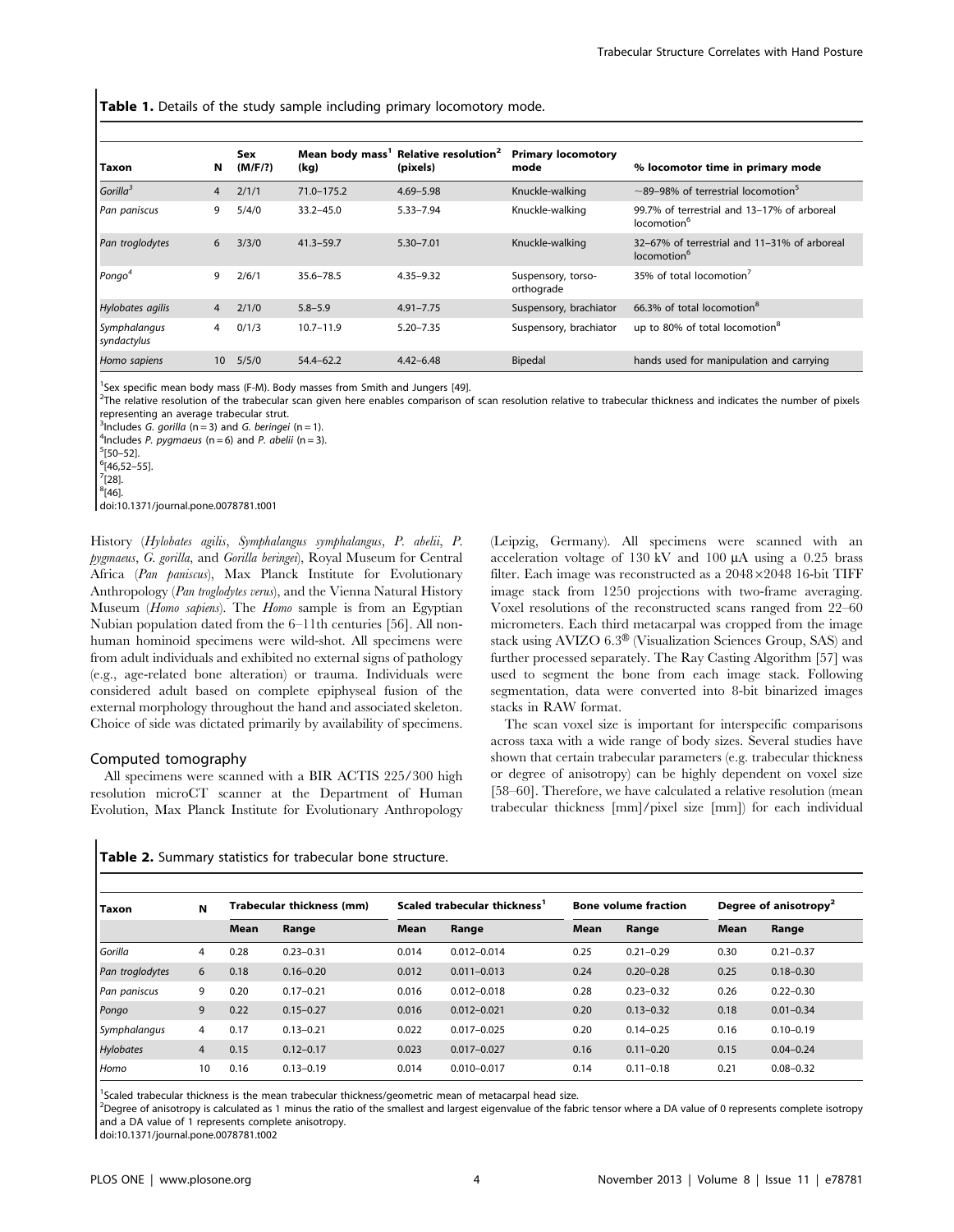and taxon that represents a measure of the number of pixels assigned to an average trabecular strut [38,58] (Table 1). Across our study sample, this value ranges from 4.35–9.32 pixels, which is equal to or higher than other similar trabecular studies [38,58].

#### Trabecular architecture analysis

Using a custom software package called 'MedTool' (created by DP [26]), morphological filters isolate the cortical and trabecular regions of the specimen, generate a 3D mesh of the specimen, and quantify global trabecular parameters (i.e., trabecular thickness, bone volume fraction and degree of anisotropy) throughout the entire bone or in user-defined regions of the bone (e.g., head, shaft and base). In addition to the quantified parameters, visualisation of trabecular bone volume distribution (i.e., colour map) and trabecular stiffness were produced. Gross et al. [26] provide detailed descriptions and testing of all parameters used in this study, however each step is described briefly below.

Segmentation of cortical and trabecular bone. The cortical bone and trabecular bone were first differentiated from each other using morphological filters. Morphological closing was used to close any gaps in the cortex of segmented image (Figure 2a). Then an outer (Figure 2b) and inner (Figure 2c) surface of the bone was created. The cortex only image (Figure 2d) was created by subtracting the inner surface from the outer surface. The trabecular image (Figure 2e), was created by subtracting the cortex only image from the full image to leave only the internal region of the bone, and thus only the trabecular bone. A mask image was created that assigned a separate grey value to the cortex, trabeculae and inside (i.e., "air") of the bone (Figure 2f-h). Next, a 2D mesh of both the inner and outer isosurfaces was generated using IsoSurf [61–63]. The enclosed volumes were then filled with tetrahedral finite elements using Hypermesh v11.0 (Altair),

generating a 3D mesh of the trabecular and cortical region (as shown in Figure 3).

Measuring trabecular parameters. To isolate the metacarpal head epiphyses, the boundary of the metacarpal head was manually determined (by slice number) for each specimen. The boundary between the metacarpal head and the shaft was defined as the point where the distal end of the shaft begins to curve laterally (when viewed dorsopalmarly). Trabecular thickness (Tb.Th), bone volume fraction (BV/TV) and degree of anisotropy (DA) were calculated within this entire epiphyseal region of the bone.

The BoneJ plugin (version 1.3.1; [64]) for ImageJ (version 1.46r) was used to calculate trabecular thickness from the user-defined metacarpal head of the separated trabecular bone (Figure 2e). To quantify and visualise trabecular bone volume fraction (BV/TV) and orientation (DA), the volume is partitioned using a 2.5 mm square background grid. A sampling sphere with a 5 mm diameter is fit to each node of the grid and, within each sphere, bone volume fraction and the second rank fabric tensor (trabecular orientation) were calculated (Figure 2h and Figure 3b). These sampling dimensions are used because it includes at least five trabecular struts in each dimension, which is the smallest size that can obtain meaningful quantification of trabecular structure [26,65]. A larger sampling sphere [66] is not appropriate given the size of hominoid metacarpal heads. For sampling spheres that protrude beyond the trabecular area, BV/TV is calculated by reducing TV (i.e., total volume) to only the volume of the sphere that is located within the trabecular region.

The fabric tensor was calculated using the mean intercept length (MIL) method [67–69]. The mean fabric tensor is calculated as the arithmetic mean of all second order fabric tensors, and from this the first, second and third eigenvectors and eigenvalues were extracted. The degree of anisotropy (DA) was



Figure 2. Processing stages of trabecular bone analysis. Each stage of the processing steps that separate the complete cortical and trabecular bone regions for each specimen, here shown as a sagittal cross-section in a P. troglodytes specimen: (a) the original segmented scan; (b) the outer surface, outlining the external surface of the cortical bone; (c) the inner surface, outlining the internal boundary between the cortical and trabecular bone; (d) the separated cortical bone model (calculated as the outer surface - inner surface); (e) the separated trabecular bone; mask images assigning different grayscale values to (f) the trabecular structure and internal ''non-bone'' and (g) cortex; (h) the final masked image from which trabecular structure (and cortical structure) can be quantified and the background grid and sampling sphere used to calculate bone volume fraction and the orientation of trabecular bone. Only the head region is shown here but the full bone was processed. doi:10.1371/journal.pone.0078781.g002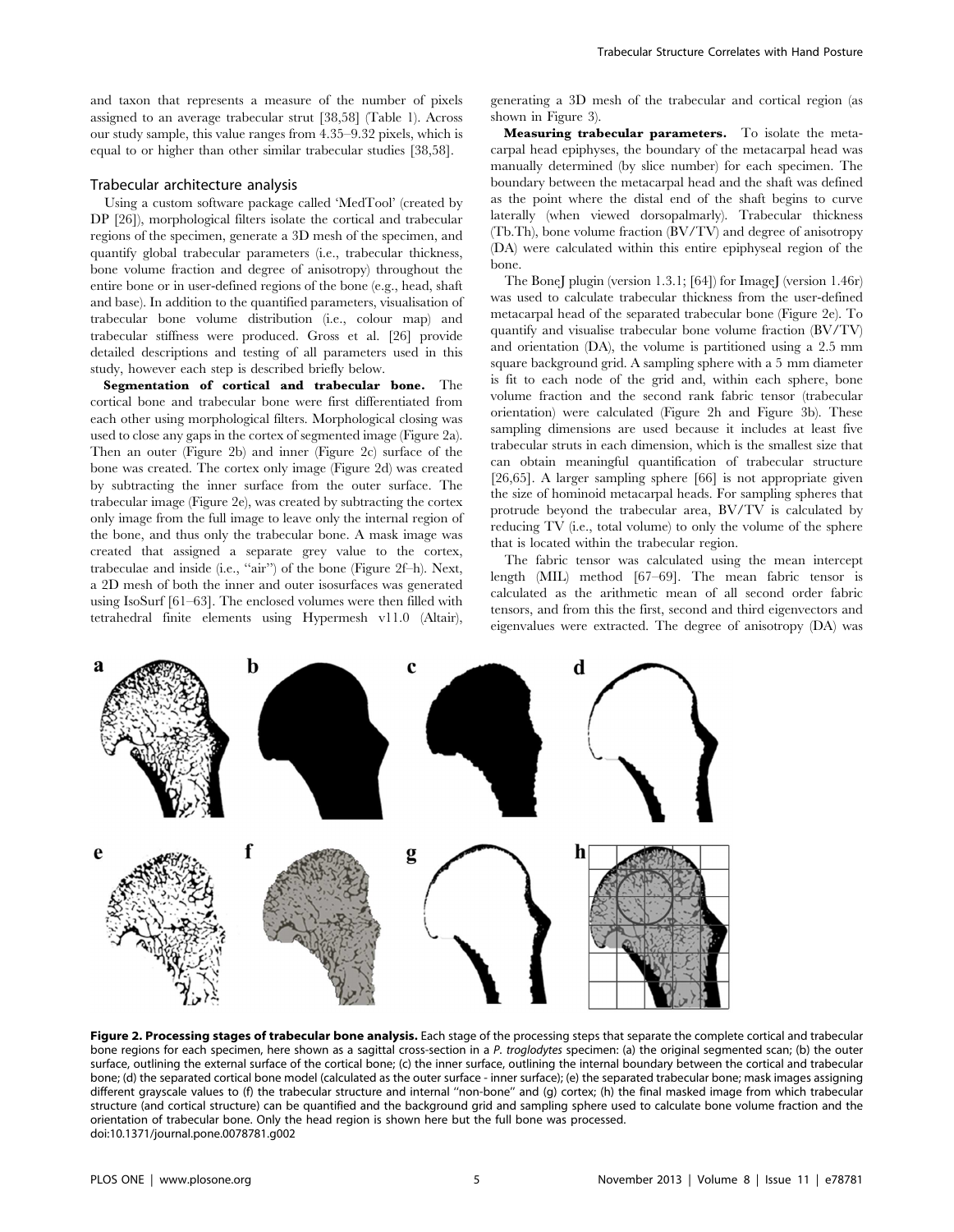

Figure 3. Quantifying and visualizing trabecular structure. Different stages of quantifying trabecular structure through the entire metacarpal head region, here shown as sagittal cross-sections through a P. troglodytes specimen as an example: (a) the original segmented scan; (b) the final masked image from which trabecular structure (and cortical structure) can be quantified and the background grid and sampling sphere used to calculate bone volume fraction and the orientation of trabecular bone (c) 3D mesh where the yellow material represents the trabecular region and the red material represents the cortex; (d) sagittal image of 3D colour map of bone volume fraction throughout the metacarpal head; (e–h) lateral, dorsal, palmar, and distal views of the 3D colour map of the bone volume fraction. The density map of the bone volume fraction is scaled from 0–0.45 BV/TV (lowest BV/TV in blue, highest BV/TV in red) in all images. Only the user-defined head region is shown here but the full bone was processed. doi:10.1371/journal.pone.0078781.g003

calculated as 1 minus the ratio of the smallest and largest eigenvalue of the fabric tensor. A DA value of 0 represents complete isotropy and a DA value of 1 represents complete anisotropy.

From the biomechanical point of view, the directions of the homogenized maximum Young's moduli within the trabecular region is of particular interest. Therefore, the fourth rank stiffness tensor is calculated for each element via the Zysset-Curnier model using the in-house MedTool software [26]. The Zysset-Curnier relationship is a bone volume fraction and fabric based elasticity model that integrates local bone volume fraction and trabecular orientation in order to calculate the stiffness tensor of a material in a volume of interest [70–72]. The mean stiffness tensor is then calculated as the arithmetic mean of all fourth order stiffness tensors in the global coordinate system. From these stiffness tensors

the direction of the maximum Young's modulus is computed.<br>Visualizing BV/TV distribution and Youn Visualizing BV/TV distribution and Young's modulus. To visualize BV/TV distribution and the direction of the maximum Young's modulus (i.e., greatest stiffness) throughout the head of the third metacarpal, values calculated for these parameters at each node from the background grid were used to interpolate values at each node of the 3D mesh of the trabecular bone (see above). Interpolation of BV/TV and Young's modulus values at the nodes of the 3D mesh was done in Paraview 3.14.1 (Sandia Corporation, Kitware. Inc).

Measurements of the metacarpal and geometric mean. Two measurements of each metacarpal head specimen were taken on 3D surface models in Avizo 6.3: mediolateral breadth and dorsopalmar height of the metacarpal head. These measurements were used to calculate a geometric mean, which was used to scale trabecular parameters to bone size [73]. Although measures of actual body size (rarely available for museum specimens) or using a geometric mean derived from a separate skeletal element [74] may be methodologically more robust, we use a size variable derived from the metacarpal head itself in order to make the results of this study applicable to fossil specimens, for which body mass is unknown and associated skeletal elements are extremely rare.

Validation of methods. The robusticity of trabecular analyses ultimately depends on how accurately the trabecular structure is segmented from the original microCT scan. Thus, to test the effect of interobserver error in the Ray Casting Algorithm segmentation parameters [57], two individuals segmented the same specimen (i.e., image stack) on five separate occasions and trabecular thickness was measured again for each new segmentation. There was no significant difference in trabecular thickness measurements between individuals (Cohen's  $d=0.10$ ;  $P=0.70$ ). Validation of other aspects of the methods used in this study are available in Pahr and Zysset [65,66] and the sensitivity of the methodological parameters are detailed in Gross et al. [26].

Statistical analysis. As trabecular thickness has been found to correlate with body size [44,45], it was scaled using the geometric mean of metacarpal head size (trabecular thickness/ geometric mean of metacarpal head size). Bone volume fraction and degree of anisotropy were not scaled as they shown a weak allometric relationship [45]. The Shapiro-Wilk test revealed that data were not normally distributed so non-parametric tests were used in this analysis. Due to small sample size and unknown sex of some individuals, analyses were not conducted on a sex specific basis. Non-parametric Kruskal-Wallis tests and post hoc pairwise comparisons were used to test for interspecific differences. Statistical tests were carried out in IBM SPSS Statistics 20, and for all tests a p-value  $\leq 0.05$  was considered statistically significant.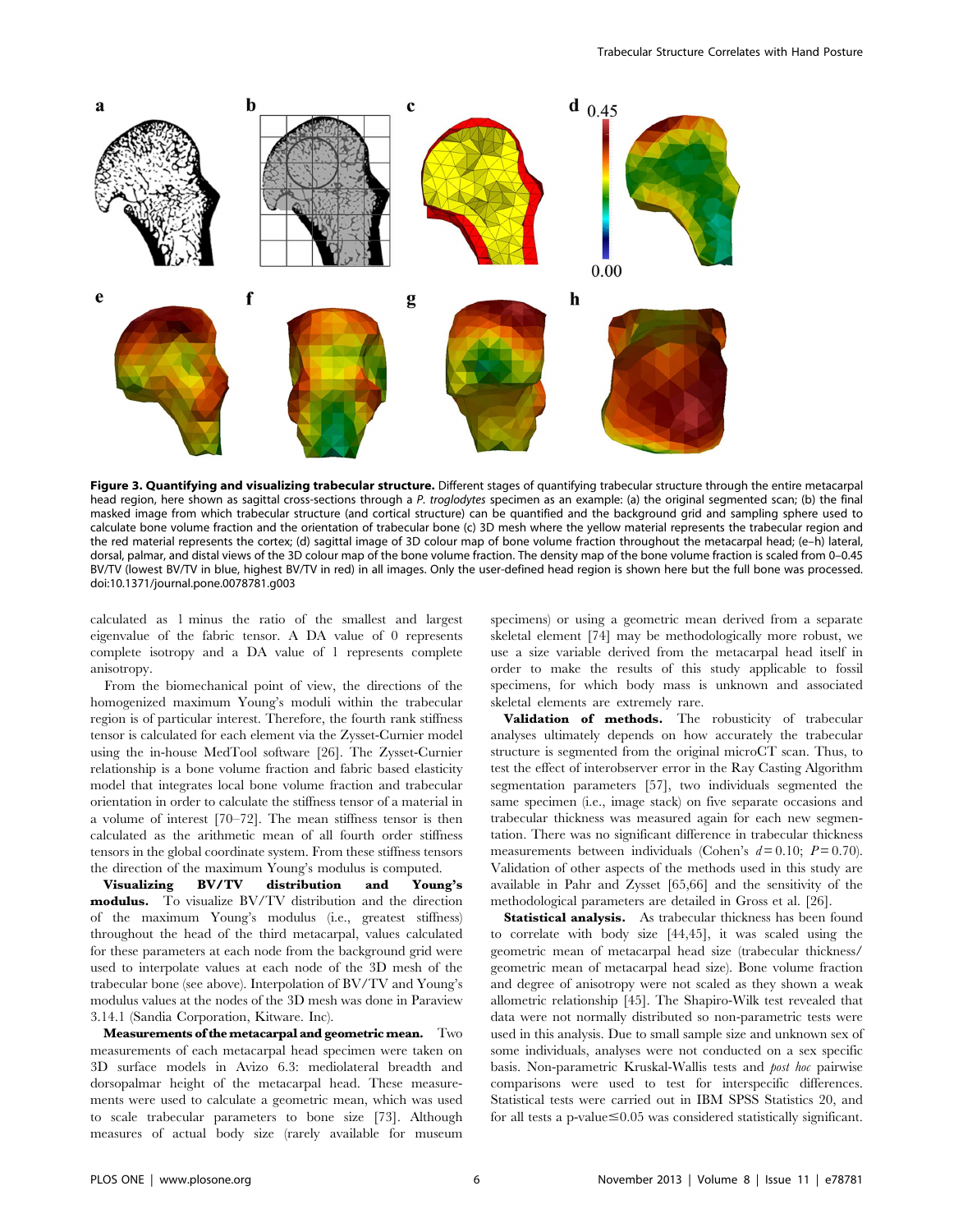Phylogenetic-integrated approach. To quantify a possible correlation between body size and trabecular parameters, regressions between Tb.Th, BV/TV and DA with (logged) body size were computed. Because our sample is interspecific, a phylogenetic-integrated approach is needed to account for similarities due to species relatedness. We use phylogenetic general least squares (PGLS) analysis with a likelihood fitted lambda model [75,76] to quantify scaling relationships. This approach obtains estimates of regression slopes incorporating the degree of phylogenetic dependence by reference to an internal matrix of expected covariance based on the maximum likelihood estimate of lambda.

Comparative scaling approaches, however, provide only limited information about the evolutionary pathways that underlie extant diversity because they relate only to general scaling trends across the extant sample [77]. Such clade-general scaling trends therefore do not reveal how two traits have co-evolved along individual branches of the tree. It is clear that a co-evolutionary trend between two traits (expressed as a comparative correlation) is not likely expressed identically along all branches of the tree. In other words, a comparative correlation between two traits does not imply that they co-evolved to the same extent in each branch. Vice versa, the lack of a significant comparative correlation across the entire extant sample does not mean that two traits have not coevolved along particular branches of the tree. To investigate the extent to which individual branches of the tree align with correlational trends inferred from the extant sample, we use an approach that reconstructs the evolutionary history of individual traits for each branch in the tree. This approach consists of mapping phenotypic data onto a genetically inferred phylogenetic tree. This approach allows quantifying morphological changes across time and along individual lineages of a phylogenetic tree. We hereby use the variable rates method 'Independent Evolution' (IE) [43] because it allows quantifying trait increase/decrease along individual lineages of the tree and has been indicated to provide independent realistic estimates of fossil primate brain and body size [43,77]. Rates can hereby be understood as proportional changes through time. Comparing rates for specific branches between traits allows a detailed evolutionary interpretation of the processes that have shaped variation between species [77]. The phylogenetic tree was taken from the 10kTrees Project, version 3 [78], and body masses were taken from Isler et al. [79].

#### Results

#### Quantitative analysis of trabecular structure

Summary statistics for trabecular thickness (Tb.Th), scaled trabecular thickness, bone volume fraction (BV/TV) and degree of anisotropy (DA) are shown in Table 2. Non-parametric Kruskal-Wallis tests indicate significant differences in all trabecular parameters (Tb.Th,  $p<0.001$ ; scaled Tb.Th,  $p<0.001$ ; BV/TV,  $p<0.001$ ; DA,  $p=0.02$ ) and the results of post-hoc pairwise comparisons for absolute and scaled trabecular thickness are shown in Table 3 and for bone volume fraction and degree of anisotropy in Table 4. Measured variables for each specimen are listed in Table S1.

Trabecular thickness (Tb.Th). Absolute mean Tb.Th values correspond with body size differences in non-human apes; Gorilla and Pongo have the thickest trabecular bone and Hylobates and Symphalangus have the thinnest. In Homo, mean Tb.Th is similar to hylobatids and thus lower than expected for its body size (Tables 1 and 2). When scaled to the geometric mean of metacarpal head size, smaller taxa have relatively thicker trabeculae, indicating that the scaling may not be linear (as found by Doube et al. [44] in the femoral head across mammals).

Pairwise comparisons of absolute trabecular thickness find significantly thinner trabecular bone in each hylobatid taxa than in Gorilla ( $p<0.001$ ) and Pongo (Hylobates  $p=0.01$ ; Symphalangus  $p= 0.03$ ), and in *Hylobates*, but not *Symphalangus*, when compared with P. paniscus ( $p = 0.01$ ). In Homo, trabecular bone is significantly thinner than in other great apes, except for *Pan troglodytes* (*Gorilla*  $p<0.001$ ; P. paniscus  $p=0.01$ ; Pongo  $p<0.01$ ). Trabecular thickness also differs significantly between *Gorilla* and *P. troglodytes* ( $p = 0.01$ ). After adjustment, differences in absolute trabecular thickness remain significant between Gorilla and the hylobatids and between Homo and the larger great apes: Gorilla and Pongo. Pairwise comparisons of scaled Tb.Th show significant differences between each hylobatid species and *Gorilla* ( $p = 0.01$ ), *P. troglodytes* ( $p < 0.001$ ) and  $Homo (p<0.01)$ , and between  $Hy \rightarrow b$  and  $P$ . paniscus  $(p= 0.04)$ . Within great apes, there is a significant difference in scaled trabecular thickness between P. troglodytes and Pongo  $(p= 0.01)$  and between the two *Pan* species  $(p= 0.02)$ . No significant differences are found in scaled trabecular thickness within suspensory taxa. When corrected for multiple pairwise comparisons, significant differences remain between P. troglodytes and each hylobatid and between Hylobates and Homo.

Bone volume fraction (BV/TV). Gorilla and P. paniscus have the highest mean BV/TV and Hylobates and Homo have the lowest (Table 2). Pongo displays high variation in BV/TV compared with all other taxa. Within the Pongo sample, there are no significant differences that can be attributed to sex or subspecies, however the three lowest values are from female individuals. Results of pairwise comparisons show significantly higher BV/TV in P. paniscus than in all suspensory taxa (Pongo and Hylobates  $p<0.01$ ; Symphalangus  $p= 0.04$ ). Homo has significantly lower BV/TV compared with all knuckle-walking taxa: P. paniscus (p $\leq$ 0.001), P. troglodytes (p $\leq$ 0.01) and *Gorilla* ( $p<0.01$ ). Following correction for multiple comparisons, significant differences remain between Pan paniscus and two taxa: Hylobates and Homo.

Degree of anisotropy (DA). Gorilla and P. paniscus have the highest DA, Hylobates and Symphalangus have the lowest, and Pongo shows a large range of variation. Pairwise comparisons reveal significant differences between *Gorilla* and *Hylobates* ( $p = 0.01$ ), Symphalangus ( $p = 0.01$ ), Pongo ( $p = 0.03$ ), Homo ( $p = 0.04$ ), and between P. paniscus and Hylobates  $(p=0.01)$ , and Symphalangus  $(p= 0.02)$ . However, none of these pairwise comparisons retain their significance after correction for multiple comparisons. Figure 4 presents a bi-variate plot of variation in BV/TV and DA across the study taxa. Knuckle-walking taxa have a higher BV/TV and DA than the brachiating species. However, there is a high degree of interspecific variation in the results for Pongo (and no correlation was found between BV/TV and DA and sex or subspecies).

#### Phylogenetic reconstruction of changes in trabecular structure

Taking into account the divergence dates of the hominoid lineage, the evolutionary reconstructions shown in Figure 5 show how body mass and three trabecular parameters – Tb.Th, BV/TV and DA - are estimated to have changed since the last common ancestor. Green represents an increase and red a decrease, the thickness of the line reveals the rate of change. In Hylobates and  $Symphalangus$  – the brachiating lineage – there is a decrease in all three trabecular parameters: between the last common ancestor of hominoids and the last common ancestor of the hylobatids, the greatest reduction is in DA, then Tb.Th and then BV/TV. Hylobates shows further reduction in all trabecular parameters, distinct from Symphalangus. In the ancestral Hylobates lineage, reduction in body size exceeds that of trabecular parameters in all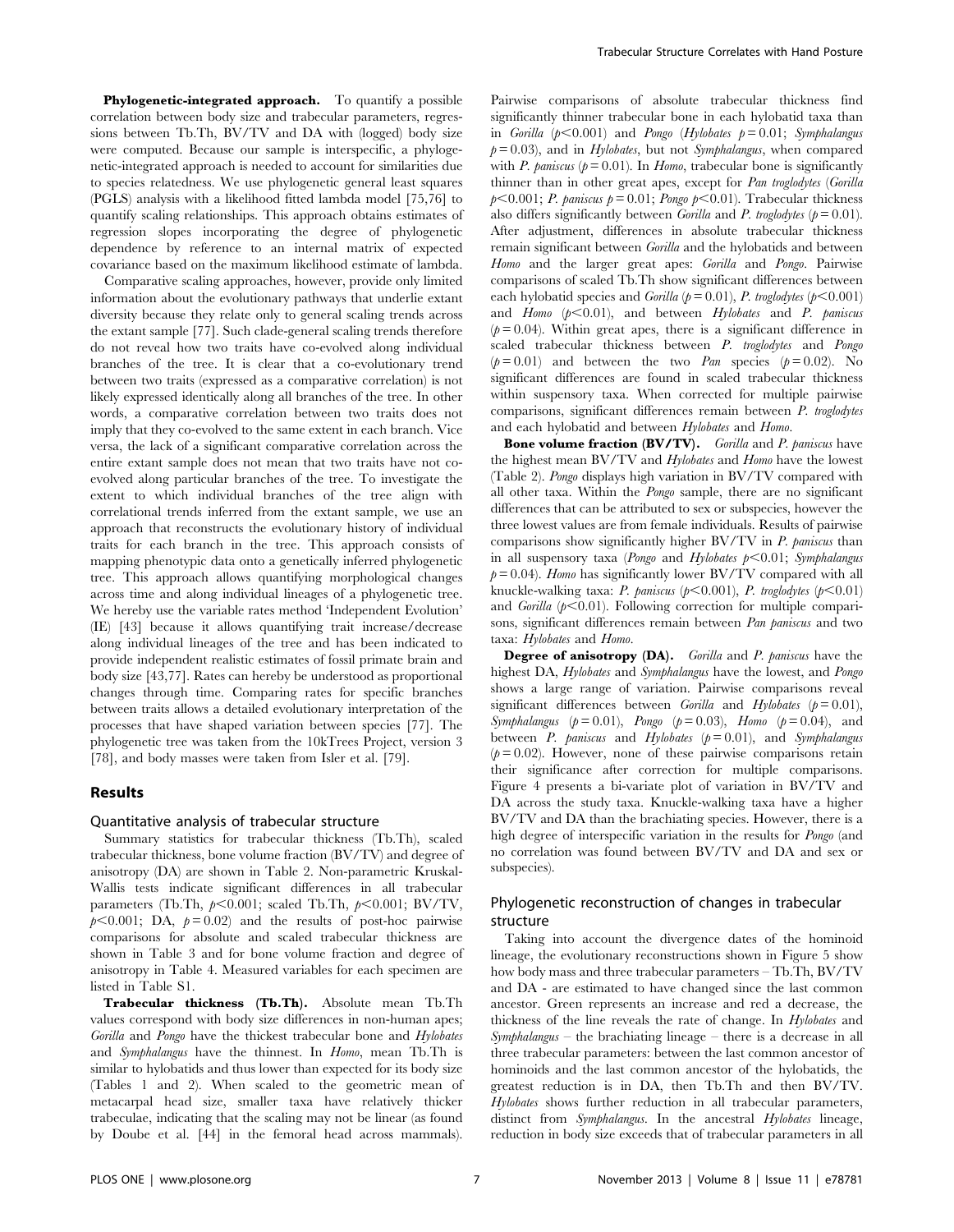Table 3. Kruskal-Wallis post-hoc pairwise comparisons absolute trabecular thickness (top) and scaled trabecular thickness (bottom).

| <b>Taxon</b>    | Gorilla                  | Pan troglodytes          | Pan paniscus             | Pongo | <b>Hylobates</b> | Symphalangus             | Homo                     |
|-----------------|--------------------------|--------------------------|--------------------------|-------|------------------|--------------------------|--------------------------|
| Gorilla         | $\overline{\phantom{a}}$ | 0.009                    | ns                       | ns    | < 0.001          | 0.001                    | < 0.001                  |
| Pan troglodytes | ns                       | $\overline{\phantom{a}}$ | ns                       | ns    | ns               | ns                       | ns                       |
| Pan paniscus    | ns                       | 0.022                    | $\overline{\phantom{a}}$ | ns    | 0.013            | ns                       | 0.006                    |
| Pongo           | ns                       | 0.008                    | ns                       | ۰     | 0.006            | 0.027                    | 0.002                    |
| Hylobates       | 0.006                    | < 0.001                  | 0.044                    | ns    |                  | ns                       | ns                       |
| Symphalangus    | 0.008                    | < 0.001                  | ns                       | ns    | ns               | $\overline{\phantom{a}}$ | ns                       |
| Homo            | ns                       | ns                       | ns                       | ns    | 0.002            | 0.003                    | $\overline{\phantom{a}}$ |

ns = not significant.

Bolded values remain significant after correction for multiple comparisons (adjusted significance for multiple comparisons from pairwise comparisons output of Kruskal-Wallis SPSS).

doi:10.1371/journal.pone.0078781.t003

branches, except for BV/TV and, to a lesser extent, Tb.Th. Between the last common ancestor of great apes and extant Pongo, there is an increase in Tb.Th, a reduction in DA and, to a lesser extent, a reduction in BV/TV compared with an increase in body mass. Knuckle-walking taxa show different evolutionary patterns; in the Gorilla lineage, there is an increase in Tb.Th and DA comparable to the increase in body mass, whereas BV/TV increases less than body mass increases. After divergence from the hominin lineage, the Pan lineage also shows an increase, albeit much smaller than Gorilla, in BV/TV and DA, but there is only minimal change in trabecular thickness and body mass. P. paniscus further diverges from P. troglodytes with an increase in both BV/TV and, to a lesser extent, DA despite a reduction in body mass. In contrast to all other hominines, Homo shows a reduction (rather than increase) in Tb.Th and, especially, BV/TV in contrast to the increase in body mass since its shared common ancestor with Pan. Phylogenetic least squares regression found no significant correlations between logged body size and any trabecular parameter. Homo deviates from the general pattern in trabecular thickness, and regressions excluding Homo were significant for Tb.Th  $(p<0.03, \lambda = 0.67, R^2 = 0.73)$ , but not for BV/TV or DA.

#### Qualitative analysis of trabecular structure

Figure 6 presents images of one representative third metacarpal head from each taxon in three sagittal midline cross-sections: (1) the actual trabecular structure, (2) colour map of the trabecular bone volume distribution and, (3) areas and directions of greatest

trabecular stiffness (taking into consideration trabecular orientation and BV/TV to represent Young's modulus). These images are available for the full sample of each taxon in Figures S1, S2, S3, S4, S5, S6, S7.

Trabecular structure. Sagittal midline cross-sections of the metacarpal head reveal differences in trabecular structure across taxa (Figure 6, top row). The metacarpal head of knuckle-walking apes has a dense trabecular structure compared with brachiators, which have relatively few, but long trabeculae with few connections. Pongo is highly variable; some individuals have relatively sparse trabecular structure and some relatively dense (Figure S4). Homo appears intermediate between the two groups, with a trabecular structure that is less dense than in the knucklewalking apes and *Pongo* but more numerous than the brachiators. Knuckle-walking apes appear to have a more homogenous distribution of trabeculae throughout the metacarpal head whereas in all suspensory taxa the trabeculae are concentrated in the palmar and distal portions of the head. Within the knucklewalkers, both *Pan* species appear to have more numerous, highly connected trabecular structure than that of Gorilla.

Trabecular bone volume distribution. A colour map reflecting the distribution of trabecular bone volume (i.e., the cortical shell has been removed), confirms the initial observations described above based on the trabecular structure (Figure 6, middle row). Across all individuals, regions of highest bone volume are restricted to just below the articular surface. Knuckle-walking apes have a more homogeneous bone volume distribution that

Table 4. Kruskal-Wallis post-hoc pairwise comparisons degree of anisotropy (top) and bone volume fraction (bottom).

| Taxon           | Gorilla | Pan troglodytes          | Pan paniscus             | Pongo                    | <b>Hylobates</b> | Symphalangus             | Homo   |
|-----------------|---------|--------------------------|--------------------------|--------------------------|------------------|--------------------------|--------|
| Gorilla         |         | ns                       | ns                       | 0.032                    | 0.007            | 0.008                    | 0.038  |
| Pan troglodytes | ns      | $\overline{\phantom{a}}$ | ns                       | ns                       | ns               | ns                       | ns     |
| Pan paniscus    | ns      | ns                       | $\overline{\phantom{a}}$ | ns                       | 0.013            | 0.016                    | ns     |
| Pongo           | ns      | ns                       | 0.004                    | $\overline{\phantom{a}}$ | ns               | ns                       | ns     |
| Hylobates       | ns      | ns                       | 0.002                    | ns                       |                  | ns                       | ns     |
| Symphalangus    | ns      | ns                       | 0.042                    | ns                       | ns               | $\overline{\phantom{a}}$ | ns     |
| Homo            | 0.005   | 0.004                    | < 0.001                  | ns                       | ns               | ns                       | $\sim$ |

ns = not significant.

Bolded values remain significant after correction for multiple comparisons (adjusted significance for multiple comparisons from pairwise comparisons output of Kruskal-Wallis SPSS).

doi:10.1371/journal.pone.0078781.t004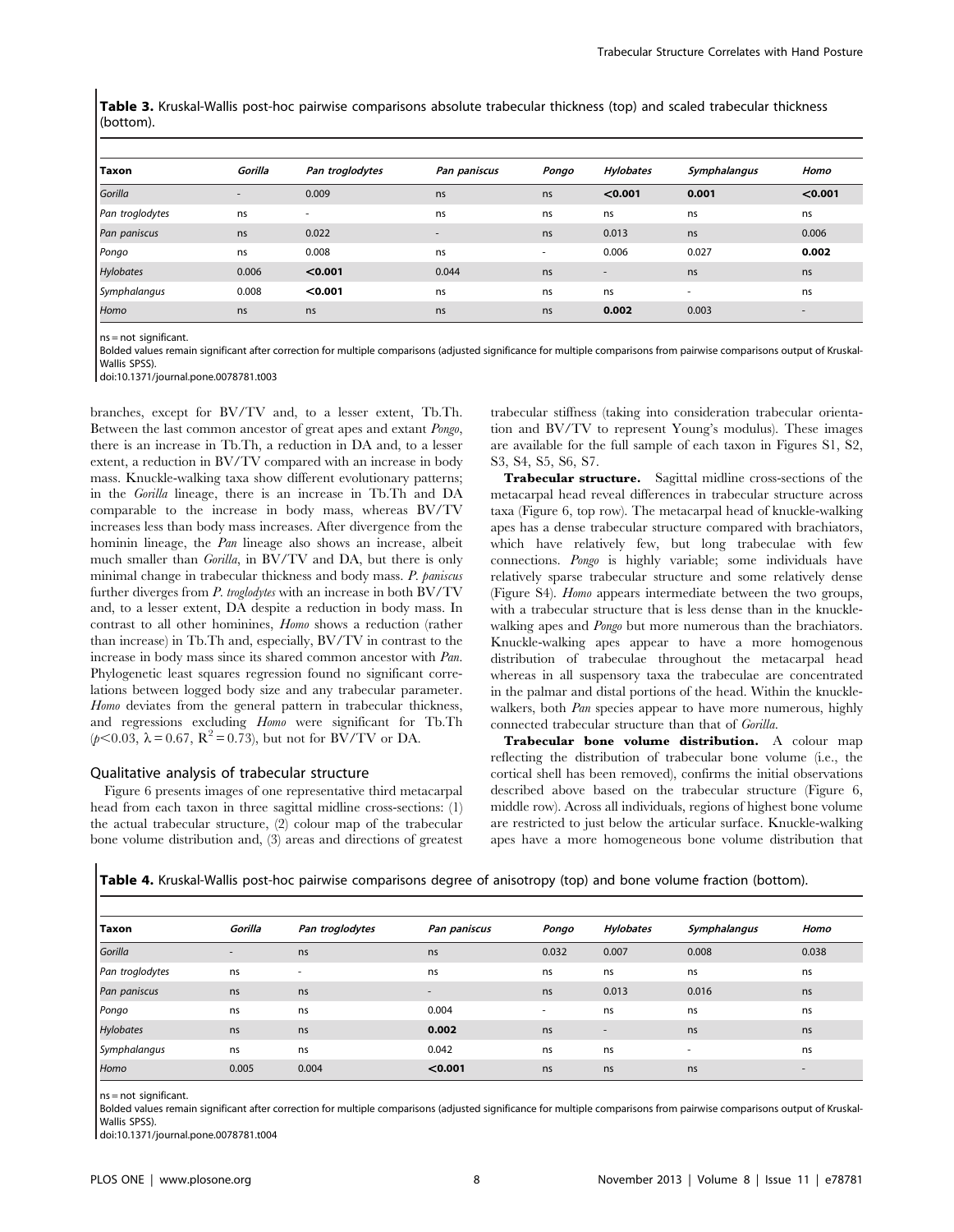

Figure 4. Bivariate plot of bone volume fraction (BV/TV) and degree of anisotropy (DA). Knuckle-walking taxa (Gorilla and Pan) are characterised by a high BV/TV and, to a lesser extent, high DA in comparison with the brachiating taxa (Hylobates and Symphalangus). Pongo is highly variable in both BV/TV and DA. Homo has a comparatively low BV/TV and a large range of DA values. (G Gorilla; Pp P. paniscus; Pt P. troglodytes; P Pongo; Ss Symphalangus syndactylus; Hs Homo sapiens; Ha Hylobates agilis). doi:10.1371/journal.pone.0078781.g004

reaches the dorsal region of the metacarpal head. In contrast, in suspensory apes the highest regions of bone volume are localised to the distopalmar regions of the articular surface. Homo generally shows a similar pattern to that of suspensory apes, with a slightly more distal localisation to the overall trabecular volume. Within knuckle-walking apes, Gorilla shows a stronger dorsal concentration and lower palmar concentration of trabeculae, while Pan has a more consistent distribution of trabecular bone throughout the articular surface of metacarpal head. Comparisons among the three suspensory species reveal that Pongo has a more concentrated palmar distribution of trabeculae than that of brachiators. Although Pongo has more numerous trabeculae, the brachiators have relatively thicker trabeculae (Table 2), which explains their higher bone density in the colour maps.

Homogenised trabecular stiffness. Figure 6 (bottom row) presents the direction of the highest stiffness superimposed on the bone volume distribution colour map described above. In this image, only regions with a high homogenised stiffness (Young's modulus above 1000 Pa) are considered in order to reveal the stiffest regions of the bone and to compare regions across taxa that have the same homogenised elastic behaviour. The direction of the lines indicates the direction of the highest stiffness (principal direction of the stiffness tensor) at each background grid node. All knuckle-walking taxa demonstrate a greater proportion of the metacarpal head with homogenised trabecular stiffness above the threshold value than suspensory taxa. Homo is the least stiff compared with all other apes. In knuckle-walking apes, stiffness is high throughout most of the articular region, reaching to the dorsum. Of particular interest is the high stiffness concentration under the dorsal ridge (labelled in Figure 1). When the Young's modulus threshold is raised to 2000 Pa, knuckle-walking apes show the highest stiffness at the distopalmar surface and in most,

but not all, individuals on the dorsal ridge. In contrast, in suspensory apes, the highest stiffness is localised to the palmar articular region. Throughout the sample, only a single Hylobates and a single Homo individual have no stiffness values above the Young's modulus of 1000 Pa threshold. In Homo, the stiffest region is more distally oriented than in suspensory apes (Figure S7).

#### Discussion

Although much experimental research has demonstrated the response of trabecular bone to mechanical stress throughout life [2–5], previous studies of trabecular bone structure in primate epiphyses – especially the humeral and femoral head – have often failed to identify clear differences in joint loading associated with habitual behaviours (e.g. [11,16,21,25]). The ambiguous results of some previous studies may be partly due to application of traditional volume of interest-based methods to complex and more proximal joints that are further removed from substrate reaction forces than more distal anatomical regions. This study applied a novel method to quantify trabecular structure in the third metacarpal head, an anatomical region that more directly incurs substrate (or tool) reaction forces during hand use. The goal of this study was to determine whether variation in trabecular structure throughout the metacarpal head reflects peak joint loading during habitual hand postures associated with different locomotor and manipulative behaviours across extant apes. We tested three hypotheses related to primary mode of hand use, hand posture and loading: (1) suspensory locomotion using a flexed or neutral metacarpophalangeal joint and low compressive loading, (2) knuckle-walking locomotion using an extended metacarpophalangeal joint and high compressive loading and (3) manipulation using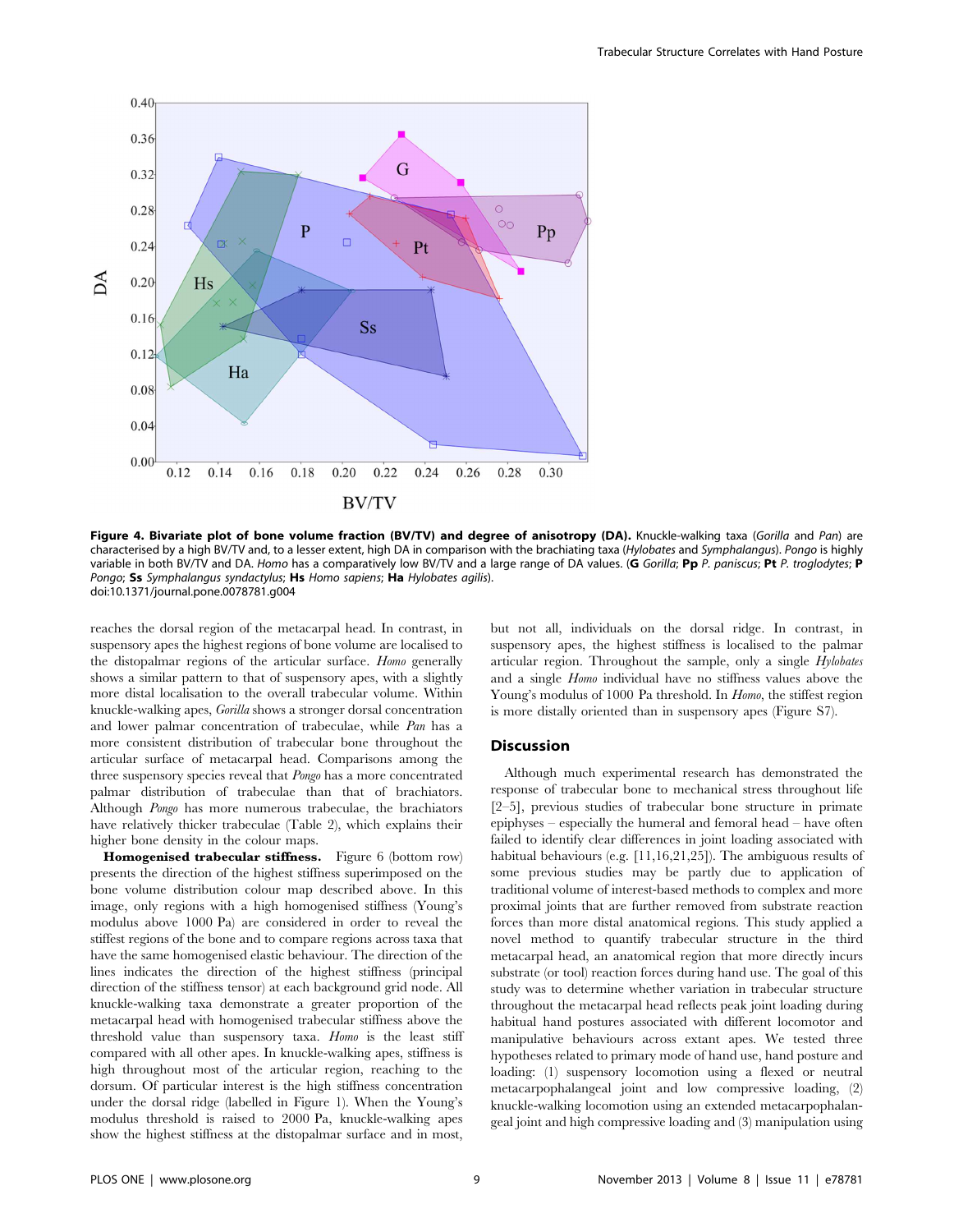

Figure 5. Phylogenetic reconstructions of evolutionary changes in body mass and trabecular bone parameters. Taking into account the divergence dates of the hominoid linage, these evolutionary reconstructions show how body mass, trabecular thickness (Tb.Th), bone volume fraction (BV/TV), and degree of anisotropy (DA) are estimated to have changed over time based on the trabecular structure present in extant hominoid metacarpals. The x axis represents time in millions of years (Mya). Green represents an increase and red a decrease, the thickness of the line reveals the rate of change. doi:10.1371/journal.pone.0078781.g005

a flexed or neutral metacarpophalangeal joint and a low overall

#### Is there a behavioural signal in the third metacarpal head?

This study found qualitative and quantitative differences in trabecular structure across hominoids that reflect predicted variation in metacarpophalangeal joint peak loading and hand posture, and generally support our hypotheses.

**Suspension.** We predicted that suspensory Asian apes would show (H1a) a distopalmar concentration in highest trabecular bone volume and homogenised trabecular stiffness (i.e., greatest stiffness) and, compared with African apes, (H1b) a more isotropic trabecular structure and (H1c) lower BV/TV. All of these hypotheses were supported, although Pongo demonstrated a large

range of variation in trabecular structure such that some individuals did not differ quantitatively from that of African apes. Results from qualitative 3D visualization of trabecular structure demonstrated that trabecular bone volume was concentrated on the palmar surface in suspensory hominoids, corresponding with a flexed metacarpophalangeal joint grip commonly used in suspensory locomotion (**H1a**) [32,33]. The higher stiffness values along the more distal articular region in hylobatids may reflect higher loading and more frequent use of hook grips than in Pongo. Quantitatively, suspensory taxa generally had more isotropic (i.e. lower DA values) and lower BV/TV than knuckle-walking taxa, as predicted. This pattern was true for all hylobatids, but did not hold across all Pongo individuals, given the large range of variation in its trabecular structure.

Pongo showed a much larger degree of variability in trabecular structure (Tb.Th, BV/TV and DA) compared with all other taxa

magnitude of loading.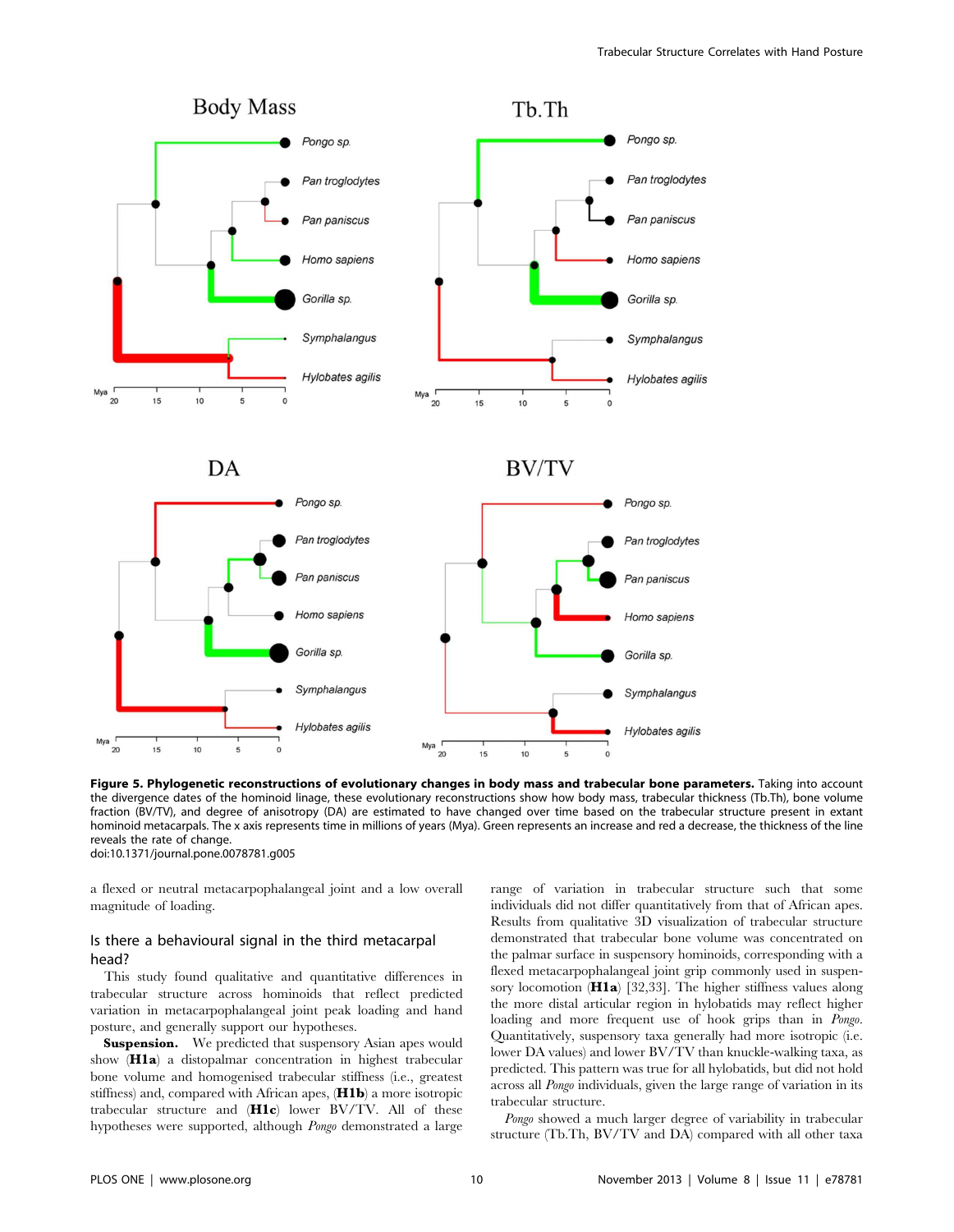

Figure 6. Trabecular structure in the hominoid third metacarpal head. Sagittal midline cross-section of the third metacarpal head in three views. Top row, a cross-section of the original segmented scan, showing variation in trabecular structure across taxa. Middle row, a colour map of bone volume (BV/TV) distribution scaled to 0–0.45 (cortical bone has been removed). Bottom row, directions of greatest stiffness superimposed on the bone volume colour map. Only regions with high Young's moduli ( $>$ 1000 Pa) are considered in all taxa. doi:10.1371/journal.pone.0078781.g006

in our study sample. This result was also found in a previous study of trabecular structure in hominoid carpal bones from the same study sample [80,81]. This variation may reflect more terrestrial behaviour (i.e., fist-walking) by some individuals compared with others [82,83], although we found no correlation in our sample between trabecular structure and sex (males tend to be more terrestrial than females) or species  $(P.~pygmaeus$  is more terrestrial than P. abelii). Future research should assess whether this pattern of variation is systemic within and between individuals, given that similar variability was not reported in the humeral or femoral head [24,25], vertebrae [18], or metatarsals [19].

Knuckle-walking. Our predictions that knuckle-walking African apes would show (H2a) a dorsal concentration in trabecular bone volume and homogenised trabecular stiffness, and compared with all other taxa, (H2b) more anisotropic trabecular structure and (H2c) greater BV/TV, were supported. Qualitative visualization of the trabecular structure revealed that a high density of trabecular bone and high trabecular stiffness throughout the metacarpal head, but particularly the dorsal regions and underneath the dorsal ridge, which bears a striking contrast to the pattern seen in suspensory taxa and Homo (see below). As dorsal ridges are thought to limit hyperextension of the metacarpophalangeal joint during knuckle-walking [84], and have been considered an adaptive response to loading during life [85,86], it is not surprising that the trabecular bone in this region may also be responding to loading. The stiffness orientations in all knuckle-walking African apes are oriented dorsally and radiate around the entire articular surface, particularly in P. paniscus. This pattern may reflect the additional arboreal behaviours in which all African apes engage, and *P. paniscus* in particular [55]. High trabecular volume and directionality was confirmed quantitatively, revealing that knuckle-walking taxa generally had higher BV/TV and slightly higher DA values than hylobatids, Homo and some Pongo individuals.

Within African apes, species vary in their frequency of knucklewalking and its associated ecological context; G. beringei engages almost solely in terrestrial knuckle-walking [52,55] while P. paniscus and P. troglodytes engage in more arboreal knuckle-walking and climbing [51,53–55,87,88]. It might be expected that as the most arboreal of the knuckle-walking taxa, P. paniscus [54], would have a trabecular structure intermediate between African apes and Asian apes, consistent with findings for other features of the metacarpal morphology, such as cortical bone thickness [84]. However, this study found a higher (rather than lower) BV/TV and more even distribution of trabecular bone in *P. paniscus* compared with the other knuckle-walking species. This pattern is consistent with previous studies on the first metacarpal [89] and first and second metatarsal head [19] in which P. paniscus had higher BV/TV than P. troglodytes and Gorilla. Further investigation of variation in locomotor behaviours and hand (and foot) use among African apes or genetic influences affecting trabecular bone density throughout the skeleton would help clarify these interspecific differences.

Manipulation. Finally, we predicted that since humans most often use their hands for manipulation, in which loads are likely much lower than those incurred during locomotion and weightbearing, Homo would demonstrate (H3a) a homogeneous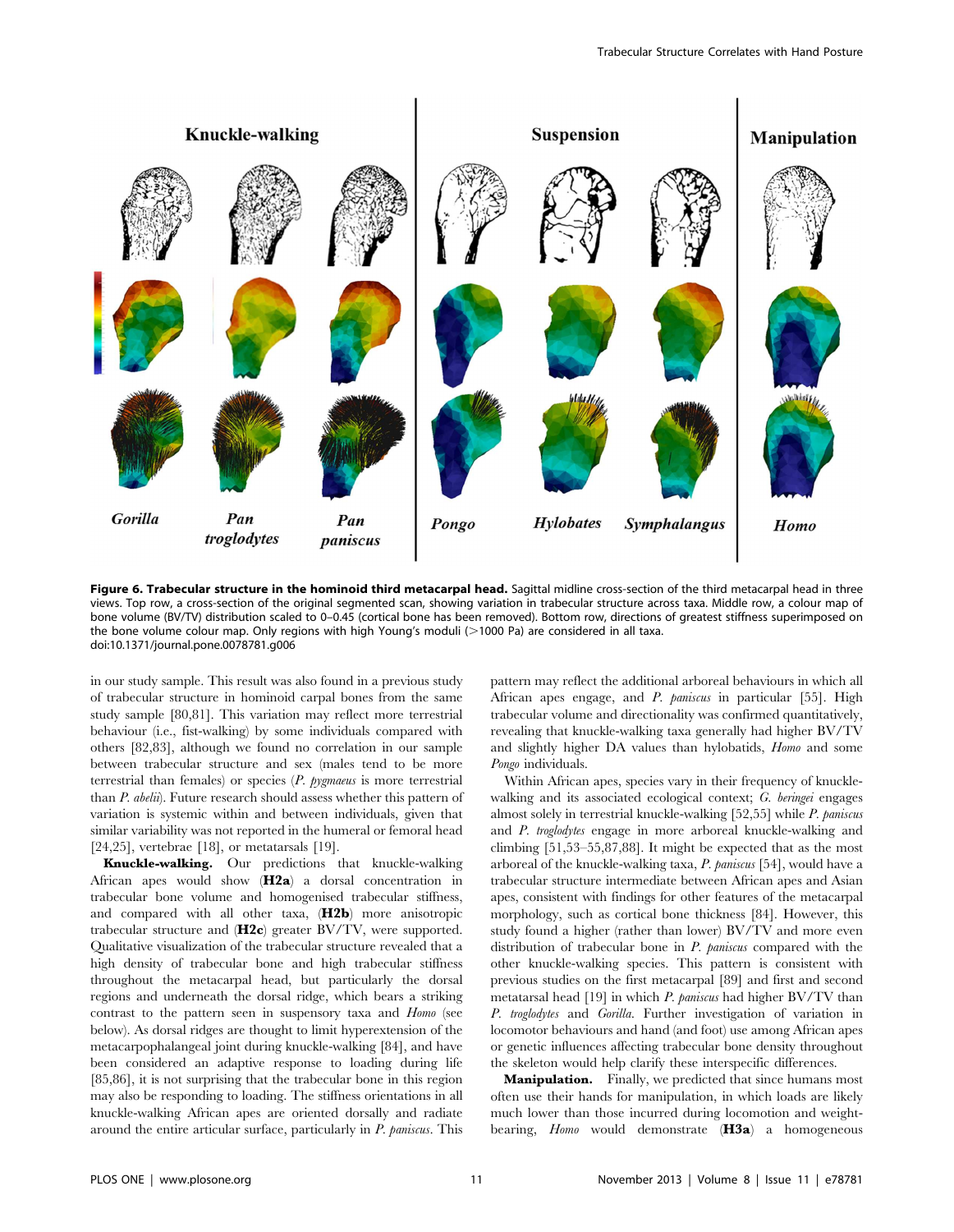trabecular structure throughout the metacarpal head, (H3b) a lower BV/TV compared with all other taxa and (H3c) more isotropic trabecular structure than knuckle-walking taxa. Again, these hypotheses were generally supported. Qualitative depictions of the trabecular structure revealed that Homo has relatively little trabecular structure that is more homogeneous than suspensory taxa. However, there was a higher concentration and stiffness along the distal region of the articular surface, which is consistent with peak loading in a neutral metacarpophalangeal joint position. As predicted, Homo demonstrated much lower BV/TV than all other taxa and lower mean DA than knuckle-walking apes.

Our results suggest that a higher BV/TV and, to a lesser extent, higher DA are associated with quadrupedal locomotion compared with non-quadrupedal behaviours in the metacarpal head. Higher BV/TV is considered important for resisting higher compression in quadrupedal locomotion compared with suspensory locomotion [47]. A higher degree of anisotropy has been suggested to be caused by more predictable loading regimes during locomotion in the femoral head of leaping strepsirrhine taxa compared with slowmoving quadrupedal strepsirrhines [11,13]. Yet previous studies have found inconsistent results for the correlation between quadrupedalism and a higher BV/TV compared with other locomotor modes (e.g., suspension, leaping, bipedalism) [11,16,19,21,24,25]. Similarly, analyses of the humeral and femoral head across several anthropoid taxa did not find a consistent link between DA and the predictability of loading [16,18,24]. However, in the foot, which, like the hand, is in direct contact with the locomotor substrate, a higher degree of anisotropy has been found in Homo compared with those of nonhuman apes (small sample of calcanei [41]; metatarsals [19]), associated with more stereotypical loading in the bipedal gait than in other non-human apes where the foot is used for climbing and manipulation.

The whole-epiphysis methodological approach used here reveals variation in trabecular structure across the hominoid third metacarpal head that correlates with predicted joint position and peak loading during hand use. Thus, this method offers great potential for analyses of fossil taxa that preserve internal bony structure and the reconstruction of hand use in the past, as well as other anatomical areas in extant and fossil taxa. It is important to note that functional signals in relative bone volume and stiffness found in this study were primarily located adjacent to the articular surface, where joint reaction forces are first incurred and trabecular bone is more likely to respond and remodel. Our results are consistent with those of Zeininger et al. [23], which found similar functional signals in the Pan, Pongo, and Homo metacarpal head using backscatter electron image analysis of subchondral and trabecular bone mineral density. Volume of interest-based methods typically quantify trabecular structure in a central region of the epiphyses (as to avoid any inclusion of cortex) and thus these functional signals in trabecular bone can be missed. This may explain the absence of clear behavioural signals in previous trabecular studies [16,21,24,25].

Although our analysis has revealed clear differences in trabecular structure associated with predicted hand posture and peak loading of the metacarpal head, it should be acknowledged that not all of the variation in trabecular structure may be explained by joint function. This study found that Homo had particularly low BV/TV and, conversely, Pan had particularly high BV/TV compared with the other taxa. These disparate patterns are also found in other areas of the skeleton in these taxa. Compared with several other anthropoid primates, Homo has much lower BV/TV in the humeral and femoral head [24] and,

compared with other great apes, low BV/TV in the calcaneus [41] and metatarsal heads [19], despite high loading from bipedalism and toe-off. These same studies revealed extremely high BV/TV in Pan humeral and femoral head [24] and first metatarsal head [19]. The consistency of these results throughout regions of the skeleton that incur different loading suggests there may be a strong systemic influence associated with trabecular structure in at least some taxa that requires further investigation [2,90].

Phylogenetic reconstruction of trabecular parameters in each lineage reveals divergent changes in trabecular parameters, some of which may be associated with species specific trabecular patterning. Evolutionary changes in trabecular parameters differ between knuckle-walking taxa. In both Gorilla and Pan, DA and BV/TV have increased, however in Pan this is not associated with an increase in body size or Tb.Th. The increase in DA and BV/ TV in knuckle-walkers may reflect locomotor loading in knucklewalking, as predicted (H2a, H2b). In Homo, the reduction in Tb.Th and BV/TV compared with the increase in body size supports our prediction (H3b) that the trabecular structure in this species is characterised by a reduction in joint loading associated with removal of the forelimb from locomotion. Among suspensory taxa, there has been a reduction in DA and, to a lesser extent, BV/ TV which corresponds with our predictions (H1b, H1c) due to reduced compressive loading in suspensory species, and a greater range of joint motion. Changes in Tb.Th in suspensory taxa may be due to divergence in body size, as trabecular thickness was found to correlate with body size in non-human hominoids. Based on phylogenetic comparisons it does not seem that phylogenetic relatedness was responsible for differences in trabecular bone patterning in the metacarpal head. It therefore appears that changes in trabecular parameters in the hominoid lineage may be due to species specific trabecular patterning or to functional loading in locomotor and manipulatory behaviour. Our results indicating a lack of a significant scaling relationship between estimated body mass and trabecular parameters in the PGLS analysis, are inconsistent with our results derived from regressions of metacarpal head size (as a proxy for body mass) and these same trabecular parameters. In both cases our analysis suffers from poor sample sizes and an inability to adequately assess scaling intraspecifically. Therefore, we would suggest that future analyses should attempt to comprehensively explore scaling relationships of trabecular structure in hominoids taking into account intraspecific variation and phylogeny (although we are all too aware of the methodological difficulties in acquiring appropriate data on individual-specific body size and large samples of microtomographic scans).

In this study the whole-epiphysis method revealed variation in the trabecular structure of the third metacarpal head corresponding with functional loading during knuckle-walking, suspensory and manipulative behaviour. This method has potential for resolving longstanding debates interpreting both locomotor and manipulative behaviour in fossil hominoids and hominins.

#### Supporting Information

Table S1 Complete study sample with raw data for each trabecular variable. (DOCX)

Figure S1 Gorilla sample, shown in a sagittal midline cross-sections of the third metacarpal head in four views. From left to right: cross section of the original scan; colour map of bone volume (BV/TV) distribution scaled to 0–0.45 (cortical bone has been removed); stiffness tensor maximum orientations superimposed on the bone volume colour map, the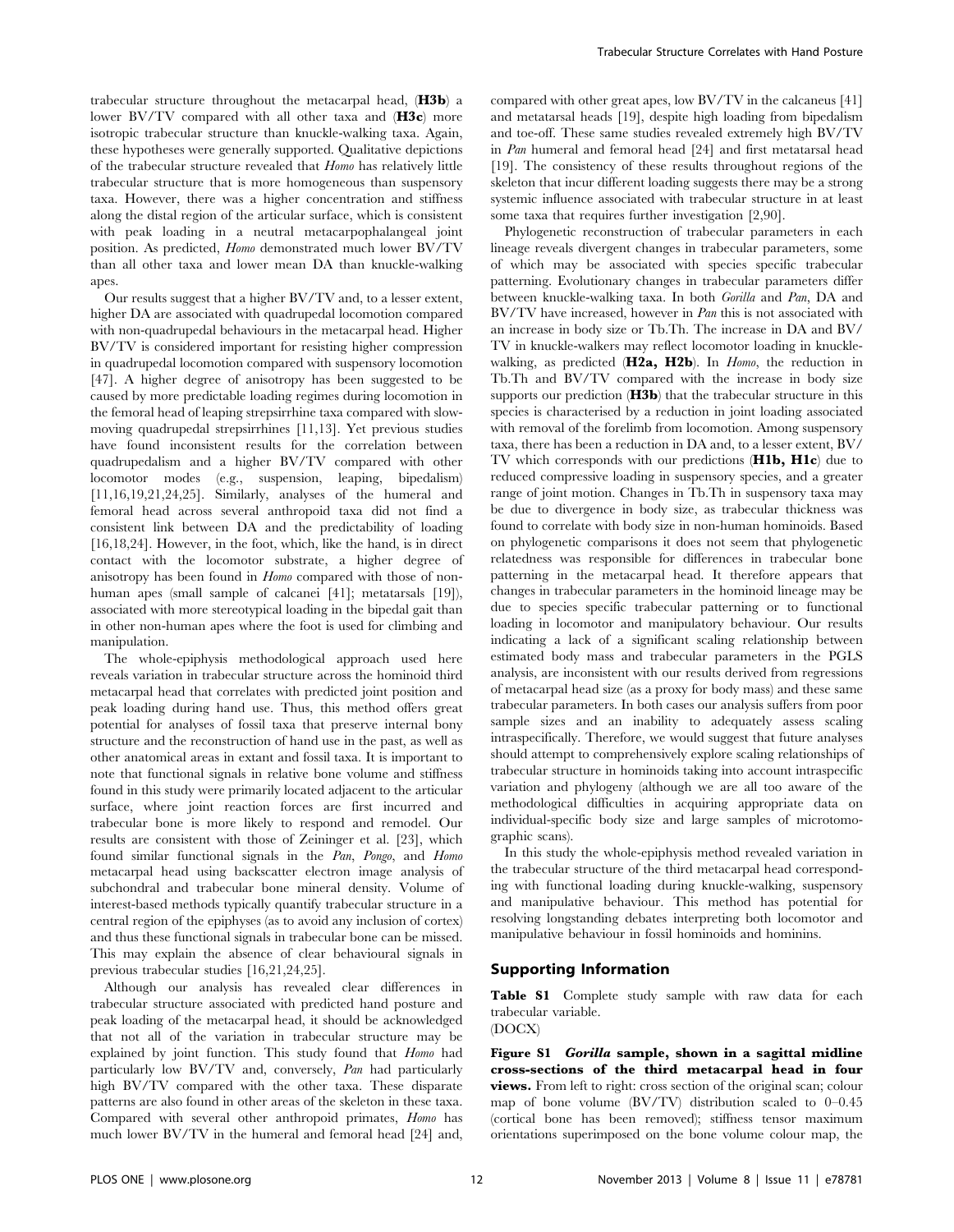stiffness tensor is thresholded to E-modulus = 1000 Pa. Dorsal view of stiffness tensor maximum orientations superimposed on the bone volume colour map. (TIF)

Figure S2 Pan troglodytes third metacarpal head sample, shown in same views as described in Figure S1. (TIF)

Figure S3 Pan paniscus third metacarpal head sample, shown in same views as described in Figure S1. (TIF)

Figure S4 Pongo third metacarpal head sample, shown in same views as described in Figure S1. (TIF)

Figure S5 Hylobates agilis third metacarpal head sample, shown in same views as described in Figure S1. (TIF)

Figure S6 Symphalangus syndactylus third metacarpal head sample, shown in same views as described in Figure S1.

(TIF)

#### References

- 1. Ward C (2002) Interpreting the posture and locomotion of Australopithecus afarensis: where do we stand? Yrbk Phys Anthropol 35: 185-215.
- 2. Currey JD (2002) Bones: structure and mechanics. Princeton: Princeton University Press.
- 3. Pontzer H, Lieberman DE, Momin E, Devlin MJ, Polk JD, et al. (2006) Trabecular bone in the bird knee responds to high sensitivity to changes in load orientation. J Exp Biol 209: 57–65.
- 4. Ruff C, Holt B, Trinkaus E (2006) Who's afraid of the big bad Wolff?: ''Wolff's law'' and bone functional adaptation. Am J Phys Anthropol 129:484–498.
- 5. Barak MM, Lieberman DE, Hublin J-J (2011) A Wolff in sheep's clothing: Trabecular bone adaptation in response to changes in joint loading orientation. Bone 49: 1141–1151.
- 6. Ruff CB, Runestad JA (1992) Primate limb bone structural adaptations. Annu Rev Anthropol 21: 407–433.
- 7. Wolff J (1892) Das Gesetz der Transformation der Knochen. Berlin: A. Hirchwild.
- 8. Pearson OM, Lieberman DE (2004) The aging of Wolff's ''law'': ontogeny and responses to mechanical loading in cortical bone. Yrbk Phys Anthropol 47: 63– 99.
- 9. Martin RB, Burr DB, Sharkey NA (2010) Skeletal Tissue Mechanics. New York: Springer-Verlag.
- 10. Fajardo RJ, Müller R (2001) Three-dimensional analysis of nonhuman primate trabecular architecture using micro-computed tomography. Am J Phys Anthropol 115: 327–336.
- 11. Ryan TM, Ketcham RA (2002) The three-dimensional structure of trabecular bone in the femoral head of strepsirrhine primates. J Hum Evol 43: 1–26.
- 12. Ryan TM, Ketcham RA (2002) Femoral head trabecular structure in two omomyid primates. J Hum Evol 43: 241–263.
- 13. MacLatchy L, Müller R (2002) A comparison of the femoral head and neck trabecular architecture of Galago and Perodicticus using micro-computed tomography (mCT). J Hum Evol 43: 89–105.
- 14. Ryan TM, Ketcham RA (2005) Angular orientation of trabecular bone in the femoral head and its relationship to hip joint loads in leaping primates. J Morphol 265: 249–263.
- 15. Ryan TM, van Rietbergen B (2005) Mechanical significance of femoral head trabecular bone structure in Loris and Galago evaluated using micromechanical finite element models. Am J Phys Anthropol 126: 82–96.
- 16. Fajardo RJ, Müller R, Ketcham RA, Colbert M (2007) Nonhuman anthropoid primate femoral neck trabecular architecture and its relationship to locomotor mode. Anat Rec 290: 422–436.
- 17. Lazenby RA, Cooper DML, Angus S, Hallgrímsson B (2008). Articular constraint, handedness, and directional asymmetry in the human second metacarpal. J Hum Evol 54: 875–885.
- 18. Cotter M, Simpson S, Latimer B, Hernandez C (2009) Trabecular microarchitecture of hominoid thoracic vertebrae. Anat Rec 292: 1098–1106.
- 19. Griffin NL, D'Août K, Ryan TA, Richmond BG, Ketcham RA, et al. (2010) Comparative forefoot trabecular bone architecture in extant hominids. J Hum Evol 59: 202–213.
- 20. Macho GA, Spears IR, Leakey MG, McColl DJ, Jiang Y, et al. (2010) An exploratory study on the combined effects of external and internal morphology on load dissipation in primate capitates: its potential for an understanding of the

Figure S7 Homo sapiens third metacarpal head sample, shown in same views as described in Figure S1.  $(TIF)$ 

#### Acknowledgments

For scanning assistance we thank Patrick Schoenfeld and Heiko Temming. For access to specimens in their care we thank Frieder Mayer (Berlin Museum für Naturkunde), Virginie Volpato (Frankfurt Senckenberg Museum), Christophe Boesch (Max Planck Institute for Evolutionary Anthropology), Emmanuel Gilissen and Wim Wendelen (Royal Museum for Central Africa), and Maria Teschler-Nicola and Ronald Muehl (Vienna Natural History Museum). For assistance processing the study sample we thank Nicholas Stephens. For critical discussions we thank Richard Lazenby and Nicholas Stephens. We are grateful to two anonymous reviewers whose comments helped to improve this manuscript.

#### Author Contributions

Conceived and designed the experiments: MMS TLK ZJT TG DHP JBS. Performed the experiments: ZJT TG MMS JBS. Analyzed the data: ZJT MMS TLK TG DHP NHN JBS. Contributed reagents/materials/analysis tools: DHP JBS MMS TLK. Wrote the paper: ZJT MMS TLK TG DHP JBS NHN.

positional and locomotor repertoire of early hominins. Folia Primatol 81: 292– 304.

- 21. Ryan TM, Walker A (2010) Trabecular bone structure in the humeral and femoral heads of anthropoid primates. Anat Rec 293: 719–729.
- 22. Lazenby RA, Skinner MM, Hublin J-J, Boesch C (2011) Metacarpal trabecular architecture in the chimpanzee (Pan troglodytes): evidence for locomotion and tool use. Am J Phys Anthropol 144: 215–225.
- 23. Zeininger A, Richmond BG, Hartman G (2011) Metacarpal head biomechanics: A comparative backscattered electron image analysis of trabecular bone mineral density in Pan troglodytes, Pongo pygmaeus, and Homo sapiens. J Hum Evol 60: 703-710.
- 24. Ryan TM, Shaw CN (2012) Unique suites of trabecular bone features characterize locomotor behavior in human and non-human anthropoid primates. PLoS ONE 7(7): e41037. doi:10.1371/journal.pone.0041037.
- 25. Shaw CN, Ryan TM (2012) Does skeletal anatomy reflect adaptation to locomotor patterns? Cortical and trabecular architecture in human and nonhuman anthropoids. Am J Phys Anthropol 147: 187–204.
- 26. Gross T, Kivell TL, Skinner MM, N. . Huynh Nguyen, Pahr DH (in review) A CT-image-based method for the holistic analysis of cortical and trabecular bone. Submitted to Pal Elec.
- 27. Cant JGH (1987) Positional behavior of female Bornean orangutans (Pongo pygmaeus). Am J Primatol 12: 71–90.
- 28. Thorpe SKS, Crompton RH (2006) Orangutan positional behavior and the nature of arboreal locomotion in Hominoidea. Am J Phys Anthropol 131: 384– 401.
- 29. Fleagle JG (1974) Dynamics of a brachiating siamang Hylobates (Symphalangus) syndactylus. Nature 248: 259–260.
- 30. Fleagle JG (1976) Locomotion and posture of the Malayan siamang and implications for hominoid evolution. Folia Primatol 26: 245–269.
- 31. Hollihn U (1984) Bimanual suspensory behavior: morphology, selective advantages and phylogeny. In: Preuschoft H, Chivers DJ, Brokelman WY, Creel N, editors. The lesser apes: Evolutionary and behavioral biology. Edinburgh: Edinburgh University Press. pp. 85–95.
- 32. Rose M (1988) Functional anatomy of the Cheiridia. In: Schwartz J, editor. Orang-utan biology. Oxford:Oxford University Press. pp. 299–310.
- 33. Richmond BG (2007) Biomechanics of phalangeal curvature. J Hum Evol 53: 678–690.
- 34. Tuttle RH (1967) Knuckle-walking and the evolution of hominoid hands. Am J Phys Anthropol 26: 171–206.
- 35. Jenkins FA, Fleagle JG (1975) Knuckle-walking and the functional anatomy of the wrist. In: Tuttle CH, editor. Primate functional morphology and evolution. The Hague: Mouton. pp. 213–227.
- 36. Wunderlich RE, Jungers WL (2009) Manual digital pressures during knucklewalking in chimpanzees (Pan troglodytes). Am J Phys Anthropol 139: 394–403.
- 37. Jones LA, Lederman SJ (2006) Human hand function. Oxford: Oxford University Press.
- 38. Kivell TL, Skinner MM, Lazenby R, Hublin J-J (2011) Methodological considerations for analyzing trabecular architecture: an example from the primate hand. J Anat 218: 209–225.